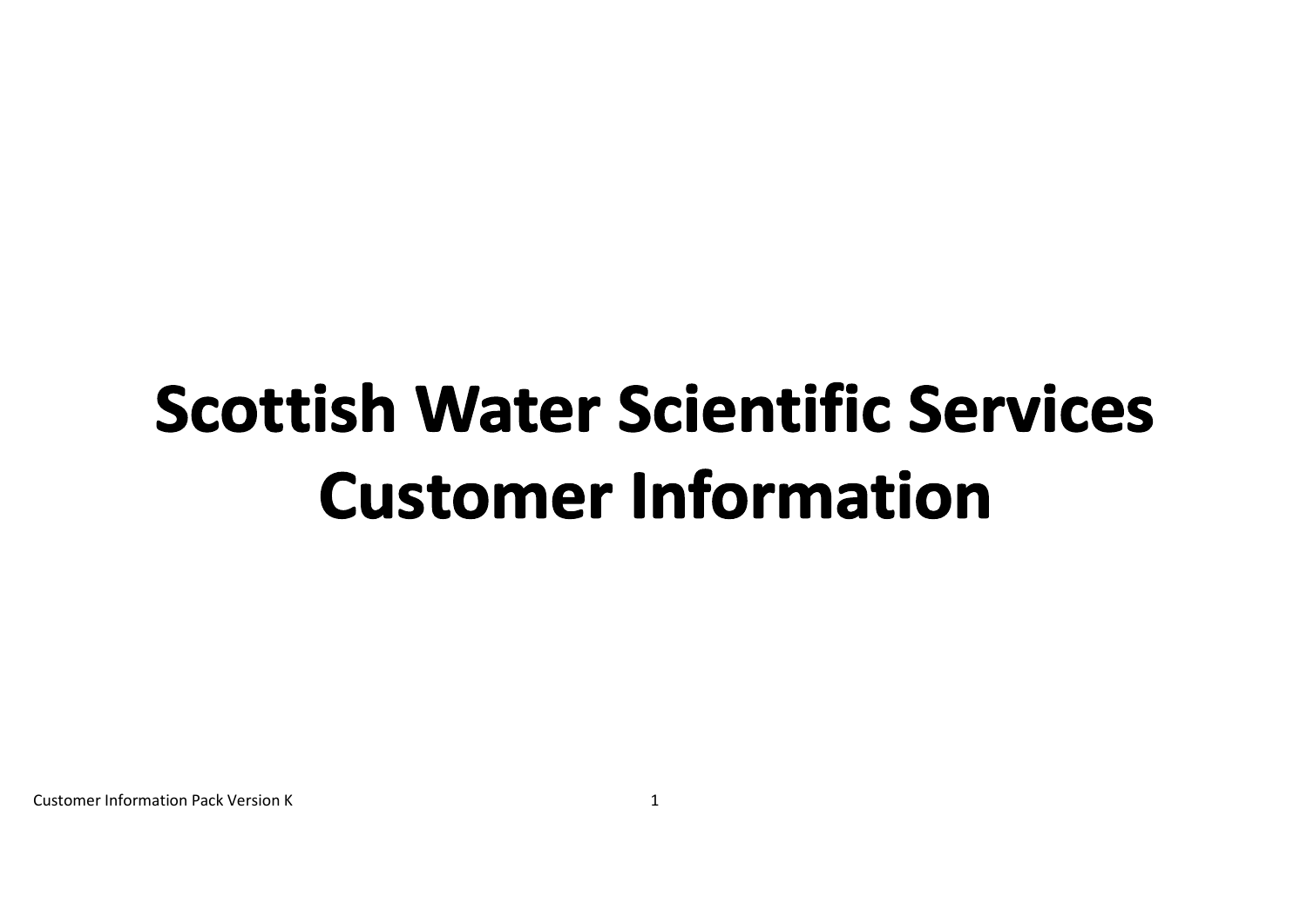# **1. Introduction**

Thank you for trusting Scottish Water Scientific Services to perform your analysis.

Scientific Services provide an ISO 17025 Accredited analytical service for a wide range of parameters in a number of matrices. This document is intended to clarify what you need to do to allow us to perform your analysis

# **2. A Step by Step Guide to Performing Your Analysis**

## <span id="page-1-0"></span>**Step 1: Obtain a valid Quotation**

The first step is to ensure that you have a valid quote for the work you require.

Please contact our customer management team on 01382 933 889 or 0131 297 5118 or emai[l ScientificServicesProjects@scottishwater.co.uk](mailto:ScientificServicesProjects@scottishwater.co.uk) to obtain your quote or to amend any current quotes.

An example quote is presented in *[Appendix 2](#page-6-0)*.

## **Step 2: Register a sample**

Our laboratory handles hundreds of samples each day. Each sample has to be registered with the laboratory before they are submitted so that we can ensure that we can have the resources in place to perform the work. We also need to ensure the samples are handled efficiently on arrival and can be tracked during the analysis.

To register a sample phone our sample registration line on 01382 563699 or email [sampleregistration@scottishwater.co.uk](mailto:sampleregistration@scottishwater.co.uk) to obtain a sample number.

Our sample registration line is open between 08:30 and 17:30 Monday to Friday and 09:30 and 16:30 on Saturday and Sunday.

If you are requesting more than 5 samples please send your request by email. We aim to provide a response to your email in 24 hours. If you require Scottish Water to supply labels and paperwork please allow 5 working days for pick up from our other locations.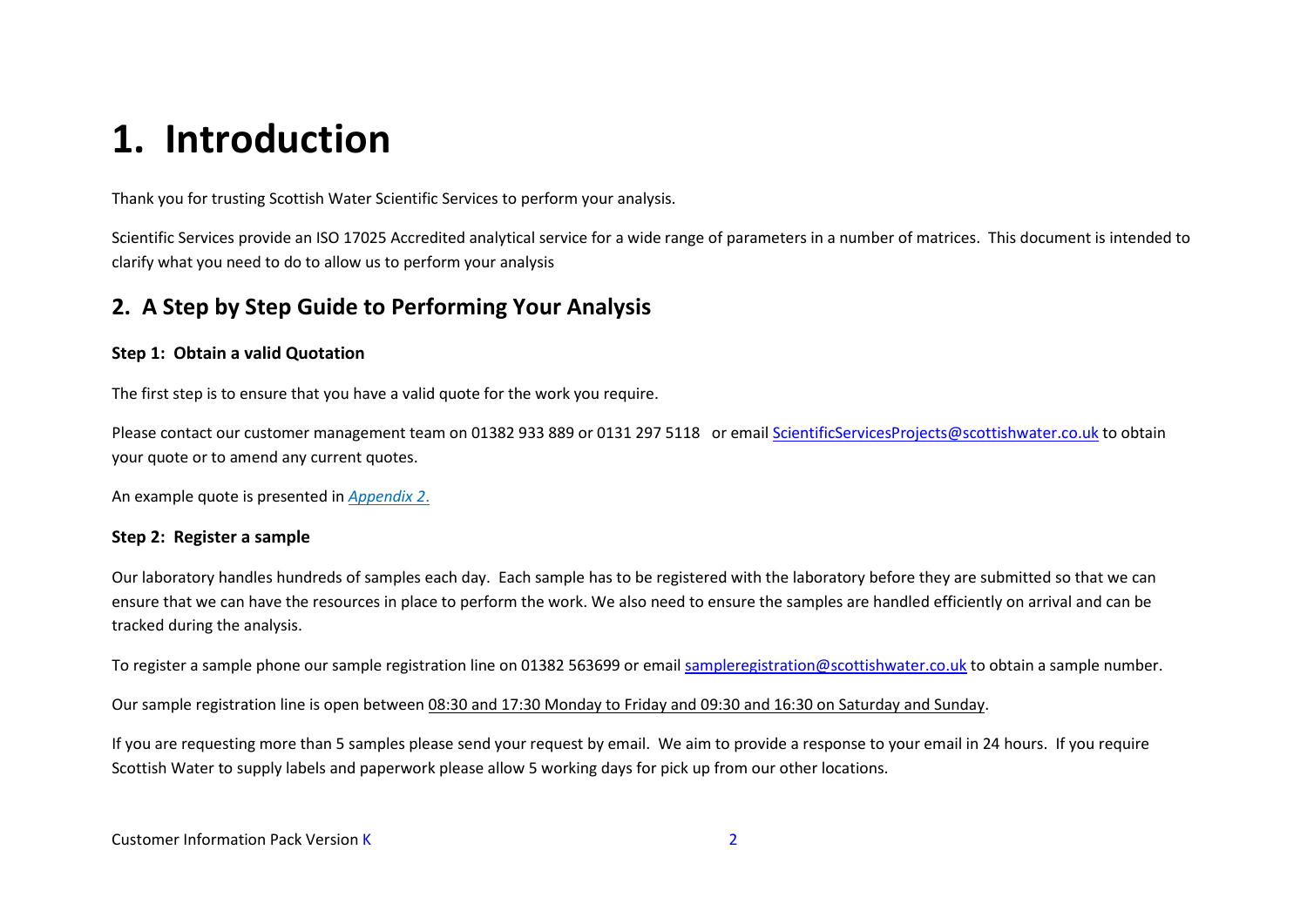## **Step 3: Sampling**

If you are taking the samples yourself, please check the following

- 1. Have you got the sample labels or a sample registration number from Scottish Water? If not please see our sample registration section before taking the sample. See *[Appendix 3](#page-11-0)* for understanding sample labels
- 2. Have the correct bottles for the analysis (see our bottle guide for information, or ask when you register your sample). If you require sample bottles for your sample please complete a bottle request form (MCL 1594) and send it to [edinburghbottlerequests@scottishwater.co.uk](mailto:edinburghbottlerequests@scottishwater.co.uk) or [invernesssamplerecep@scottishwater.co.uk.](mailto:invernesssamplerecep@scottishwater.co.uk) The bottle codes and number of bottles required for your sample will be noted on your quote.

Please allow at least 3 working days from your request for pick up from our laboratory locations in Edinburgh and Inverness or a week for pick up from our other locations.

If samples are supplied in the incorrect bottle type or insufficient numbers of each type of bottle is supplied it may delay or even prevent us performing your analysis

- 3. Taking the sample fill each bottle ensuring that there is no airspace in the bottle. Exceptions to this are the MET\_SILVER bottle which should only be filled to the 100ml mark and the CLEAN TPH bottle which should only be filled to the 1L glass ridge.
- 4. Identify the sample using either the labels supplied or by clearly marking each sample bottle supplied with the sample registration LIMS number using an indelible marker.

If using labels supplied by Scottish Water please ensure that the bottle description on the label matches the bottle used. Failure to do so may result in the parameters not being analysed.

5. Complete paperwork – See *[Appendix 4](#page-12-0)* or *[Appendix 5](#page-13-0)* for Example paperwork

It is important that we obtain all the information on the paperwork at the time of sample submission. We cannot usually add missing sample information data to the sample records retrospectively or amend any the information provided on the form. Failure to provide all this information may lead to the sample results being invalid.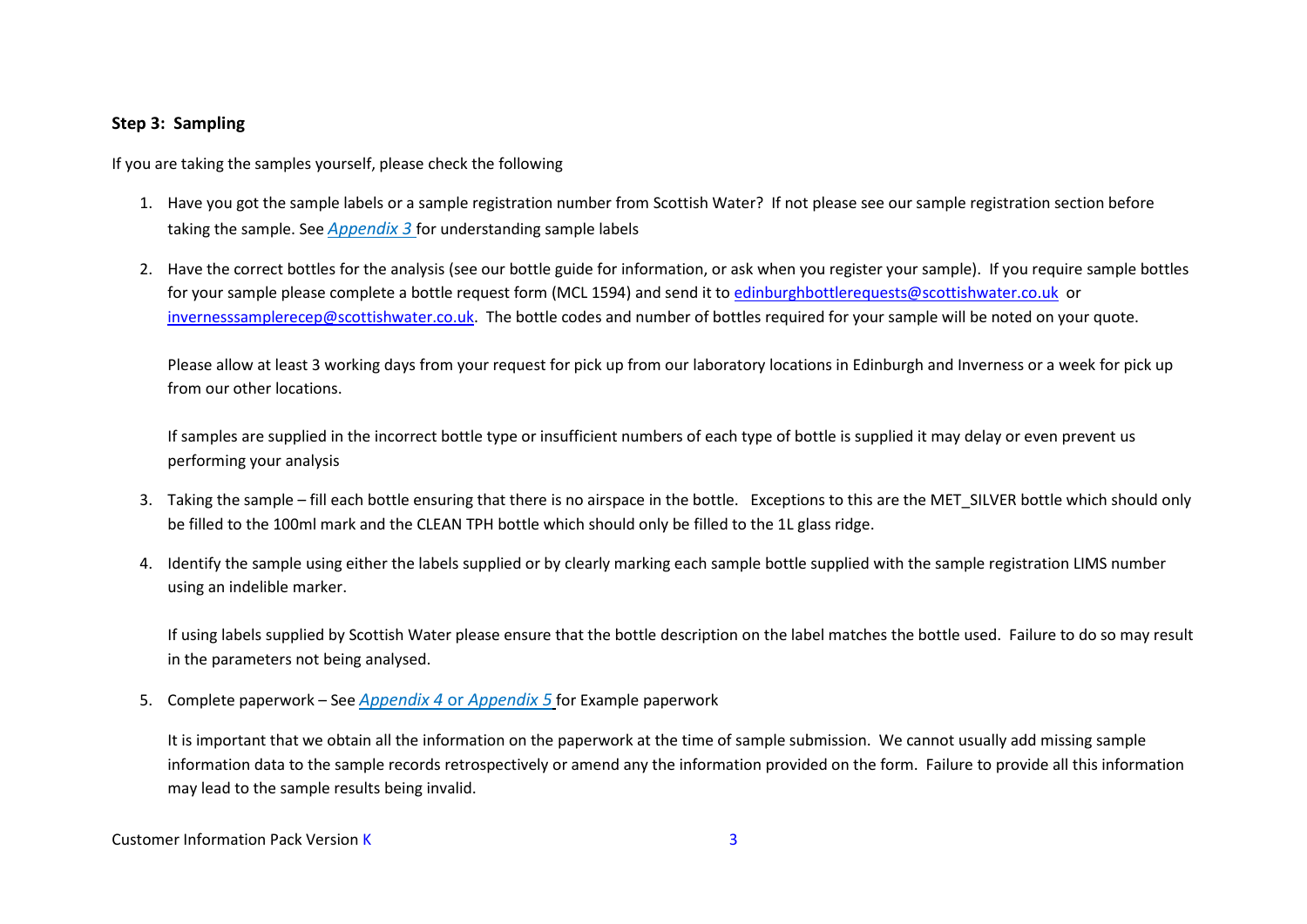6. Samples should be stored at the appropriate conditions (usually refrigerated 2-8°C) and delivered to a sample drop-off point or one of our laboratories on the day of sampling before the courier leaves.

The drop-off points and courier times are detailed in *[Appendix 6.](#page-14-0)* 

With the exception of our laboratory locations in Edinburgh and Inverness the sample drop off points are unmanned so there is no facility to formally receive the samples until they arrive at the laboratory. We will endeavour to contact you as soon as possible to clarify any anomalies

If you require Scottish Water Scientific Services can provide a sampling service to take the sample for you please ask for a quote for this service.

# **3. Results**

The standard turnaround times for each analytical parameter are provided on your quote.

Unless otherwise agreed, test reports will be issued by email on completion of all analysis requested on a sample.

For potable water sample analysis the test reports will identify when the results generated are outside either a Prescribed Concentration Value (PCV) or Threshold Limit Value (TLV).

The PCV is based on the list of parameter limits published in the Public Water Supplies (Scotland) Regulations 2014. A link to the list of parameter limits is provided below:

## <http://www.legislation.gov.uk/ssi/2014/364/schedule/1/made>

It is Scottish Water's practice to identify a result is greater than of 50% of the Prescribed Concentration Value as a Threshold Limit Value.

# **4. Invoicing**

Unless otherwise agreed, Scottish Water shall invoice on a monthly basis. A minimum invoice value of £50 will apply.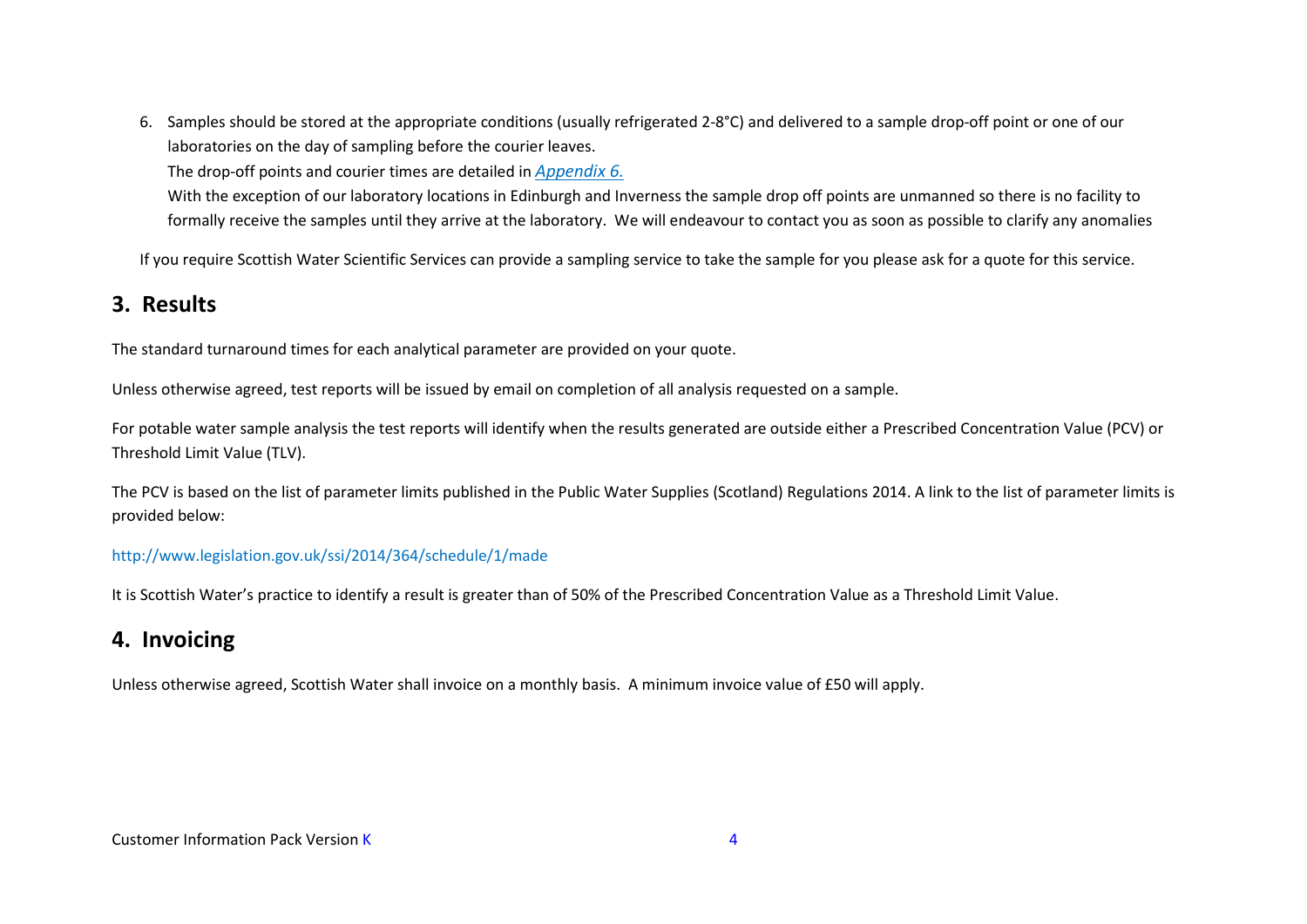# **5. Complaints**

If you are not happy with the way the services have been provided or with the service itself please call the customer management team representative on your quote or email: [ScientificServicesProjects@scottishwater.co.uk](mailto:ScientificServicesProjects@scottishwater.co.uk) and provide us with details of your concern.

Our Complaints process.

When a complaint is raised we aim to reply to you within 1 working day.

Immediate mitigating actions will be completed and an internal investigation will be held. The investigation will be held by an individual independent of complaint subject matter and we will report back to you with the result of the investigation within 10 working days.

# **6. Use of Data**

We're committed to protecting the data and information of our business, employees, customers, contractors and members of the public. Our policies and notices also set out our commitment to safeguarding personal information held about individuals.

The Customer warrants to Scottish Water that it has obtained any necessary consent and provided any necessary notice to individuals whose Personal Data the Customer shares with Scottish Water for the purposes of the Contract. Scottish Water will act as a Controller and perform the Services in accordance with the applicable UK Data Protection Legislation. Scottish Water will process the Personal Data as reasonably required to provide the Services and for the business purposes of the Contract.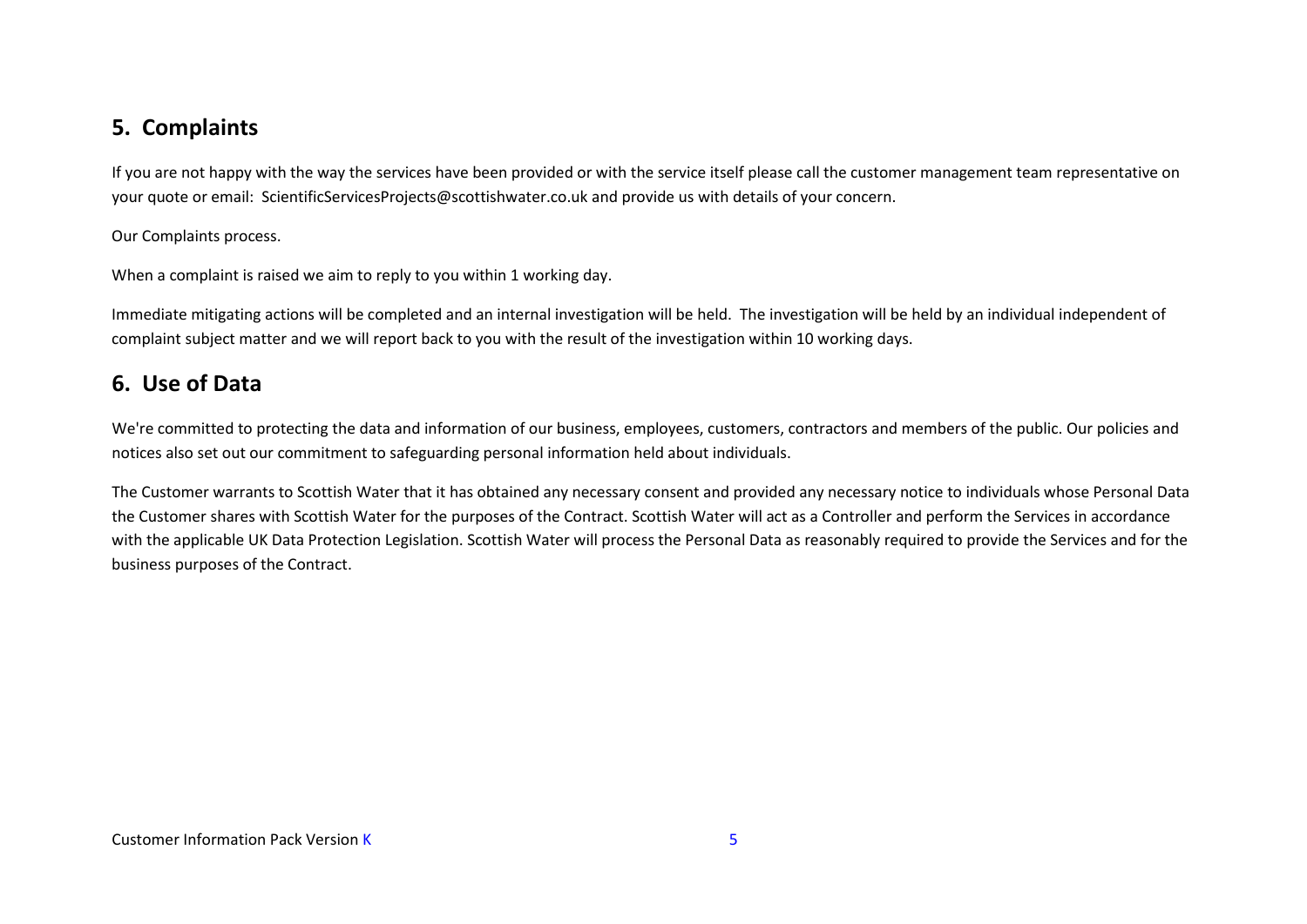# <span id="page-5-0"></span>*Appendix 1: Glossary*

Matrix/Matrices – the matrix is the sample type supplied. It is important to have the correct matrix type for your sample as there are likely to be different methods required for each type of sample. Selecting the incorrect sample type can cause delays in your analysis or damage our analytical equipment

Descriptions of the common matrices we analyse are:

| <b>Matrix</b>        | <b>Description</b>                        | <b>Matrix</b>          | <b>Description</b>                                                                     |
|----------------------|-------------------------------------------|------------------------|----------------------------------------------------------------------------------------|
| <b>Potable Water</b> | Drinking water                            | <b>Final Effluent</b>  | <b>Fully treated Sewage</b>                                                            |
| <b>Raw Water</b>     | Untreated or partially treated water      | <b>Crude Sewage</b>    | Untreated or Partially treated sewage                                                  |
| <b>Swimming Pool</b> | Water from Swimming pools, Jacuzzi's etc. | <b>Raw Sludge</b>      | <b>Untreated Sludge</b>                                                                |
| <b>Bathing Water</b> | Untreated swimming water e.g. sea water.  | <b>Treated Sludge:</b> | Sludge which has been treated.                                                         |
|                      |                                           | <b>Trade Effluent:</b> | Sewage from a corporate customers premises.                                            |
|                      |                                           | <b>Raw Trade</b>       | Untreated sewage from a corporate customers                                            |
|                      |                                           | <b>Effluent:</b>       | premises                                                                               |
|                      |                                           | Leachate:              | A liquid with possible contaminants due to<br>leaching, usually from soil or landfill. |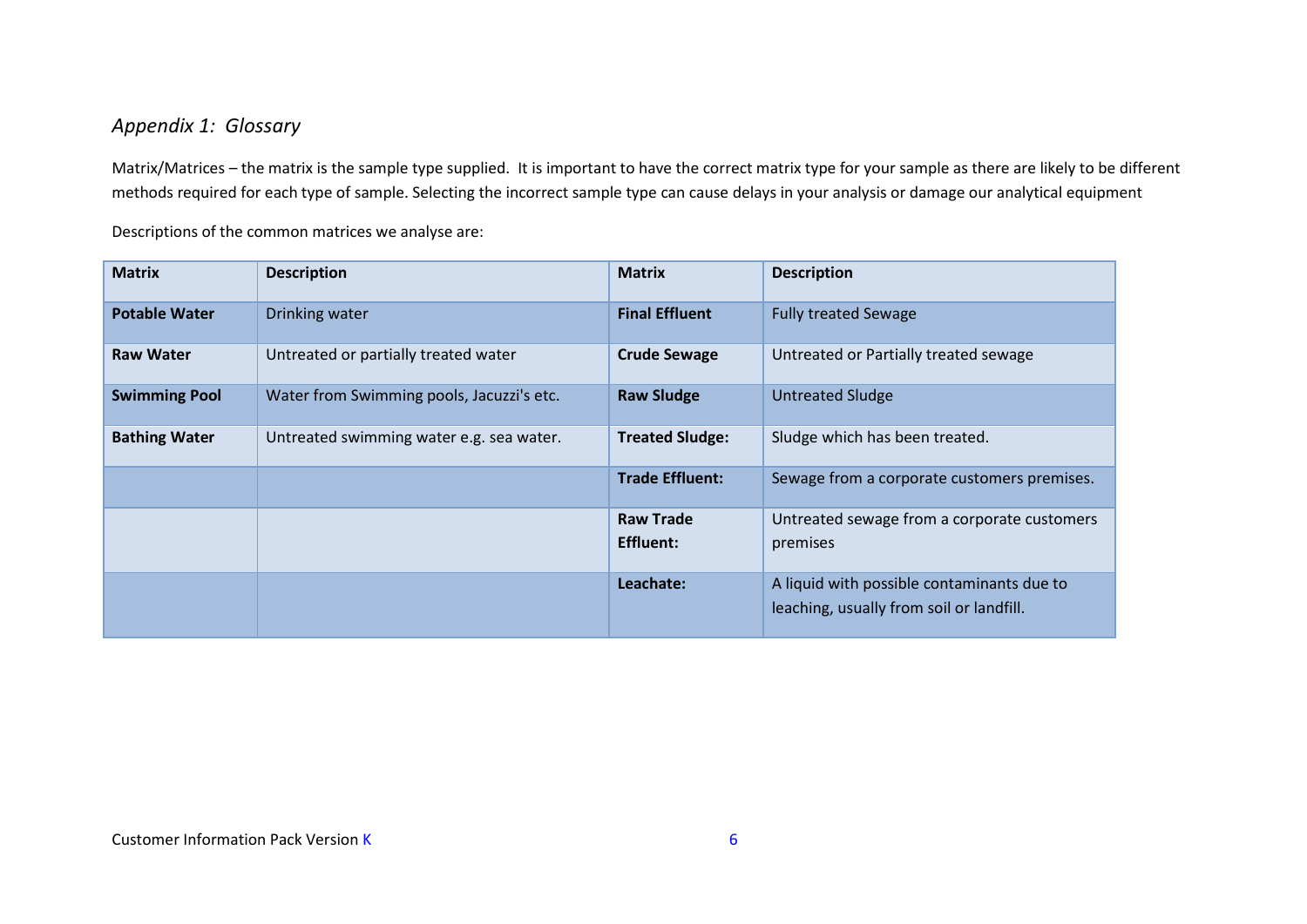# <span id="page-6-0"></span>*Appendix 2: Example Quote*

| <b>Quote Expiry Date:</b> We cannot perform |                                                                                                                                                                                                                                                                                                                                                                              |                                                             |
|---------------------------------------------|------------------------------------------------------------------------------------------------------------------------------------------------------------------------------------------------------------------------------------------------------------------------------------------------------------------------------------------------------------------------------|-------------------------------------------------------------|
| any analysis without a valid quote. The     |                                                                                                                                                                                                                                                                                                                                                                              |                                                             |
| customer management team will               |                                                                                                                                                                                                                                                                                                                                                                              |                                                             |
| usually contact you approaching the         |                                                                                                                                                                                                                                                                                                                                                                              |                                                             |
| completion of your quote to check if        |                                                                                                                                                                                                                                                                                                                                                                              |                                                             |
| you require this to be updated.             |                                                                                                                                                                                                                                                                                                                                                                              | <b>Scottish</b>                                             |
| However, If your quote is out of date,      |                                                                                                                                                                                                                                                                                                                                                                              |                                                             |
| please contact the customer                 |                                                                                                                                                                                                                                                                                                                                                                              | Trusted to serve Scotland                                   |
| management team for an updated              | Mr. Peter Jones<br><b>FAO:</b><br>Peter Jones Industries LTD                                                                                                                                                                                                                                                                                                                 | <b>Scottish Water Scientific Services</b><br>Juniper House. |
| quote. See Step 1: Obtain a                 | Address <sub>1</sub>                                                                                                                                                                                                                                                                                                                                                         | <b>Heriot Watt Research Park</b>                            |
|                                             | Address2<br>Address 3                                                                                                                                                                                                                                                                                                                                                        | <b>Avenue North</b><br>Edinburgh, EH14 4AP                  |
| valid Quotation                             | Address 4<br>Address 5                                                                                                                                                                                                                                                                                                                                                       | Tel: 0131 5597137                                           |
| Quote Reference: Please quote your          | Address 6                                                                                                                                                                                                                                                                                                                                                                    | Fax: 01382 563459                                           |
|                                             |                                                                                                                                                                                                                                                                                                                                                                              | Date of Issue: 16-Mar-2016<br>Quote Expiry Date: 9-Mar-2017 |
| quote reference in any communication        | Dear Peter.                                                                                                                                                                                                                                                                                                                                                                  |                                                             |
|                                             | Quote Number: Q/016/0022                                                                                                                                                                                                                                                                                                                                                     |                                                             |
|                                             | <b>REF: Private Water Supply</b>                                                                                                                                                                                                                                                                                                                                             |                                                             |
|                                             | I am pleased to supply you with the enclosed Schedule of Rates.                                                                                                                                                                                                                                                                                                              |                                                             |
|                                             | All prices are exclusive of VAT and are subject to our standard terms and conditions, which are attached for your perusal . Please refer to the attached guidance documents<br>prior to submitting samples.                                                                                                                                                                  |                                                             |
|                                             | If you require any further information please contact myself on 0131 5597137 or 07501 471617 with regard to any technical queries. The Customer Management<br>Administration Team handle account or payment issues and can be contacted on 01382 563151 or 0131 5597201. Our Inverness Laboratory can be contacted at<br>ScientificServicesInvernessLab@scottishwater.co.uk. |                                                             |
|                                             | Information on our UKAS Accreditation is available on our Website or by request.                                                                                                                                                                                                                                                                                             |                                                             |
|                                             | Should you wish to proceed with your order the enclosed Quote Acceptance form must be signed and returned to our Customer Management office, by post to the above<br>address, by fax to 01382 563459 or by email to ScientificServicesProjects@scottishwater.co.uk prior to samples arriving at the laboratory.                                                              |                                                             |
|                                             | If this form is not returned Scottish Water Scientific Services will proceed as per original quotation.                                                                                                                                                                                                                                                                      |                                                             |
|                                             | Yours sincerely                                                                                                                                                                                                                                                                                                                                                              |                                                             |
|                                             | <b>Ross Taylor</b><br><b>Customer Management</b>                                                                                                                                                                                                                                                                                                                             |                                                             |
|                                             |                                                                                                                                                                                                                                                                                                                                                                              |                                                             |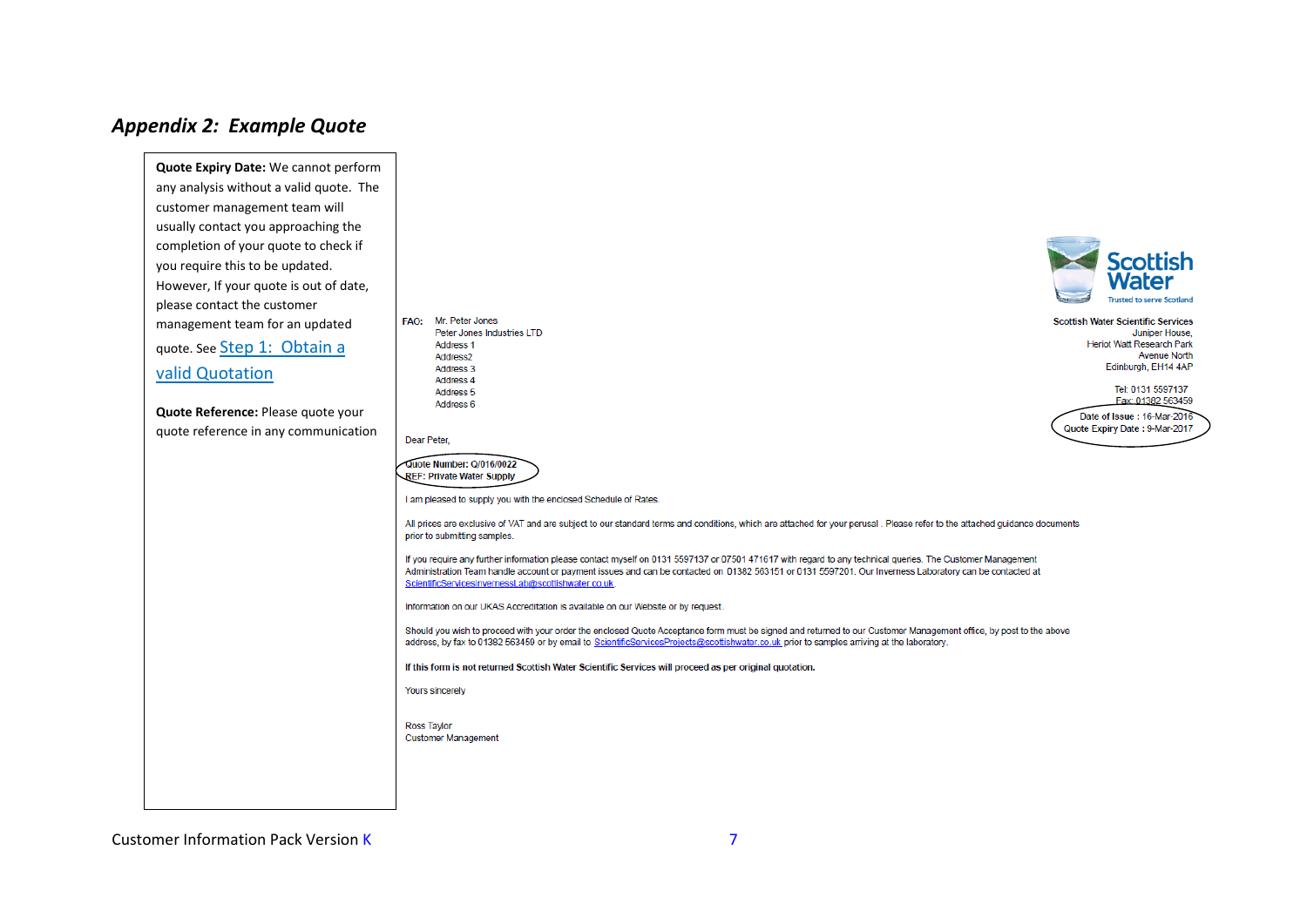**LIMS code** – This is a code name for the analysis on our data management system. This can be used to when registering samples.

**Matrix** – The type of sample to be analysed. Different types of sample have different methods See Appendix [1: Glossary](#page-5-0)

**UNITS** – analysis will be reported using these units

**LOD**  - Limit of Detection this is the lowest limit we can report measure

**UKAS** - this column shows the Accreditation status of the analysis See additional information on quote for codes.

**Cost per sample**: Where an analysis consists of multiple components each component will be listed but only one price listed. In the highlighted price coliforms/E.coli consist of 4 components but would cost the value stated in the first component for each sample submitted.

**Miscellaneous Charges** - Any non analytical charges will be detailed here e.g. Equipment hire, sampling or pick up charges

#### Quote Reference: Q/016/0022

**Analysis Charges** 

| <b>LIMS Code</b> | Matrix    | Component               | <b>UNITS</b>  | <b>LOD</b> | <b>UKAS</b> | <b>Cost Per Sample</b>   |
|------------------|-----------|-------------------------|---------------|------------|-------------|--------------------------|
| CFMS ECOLI       | POT WATER | Coliform bacteria       | CFU100ML      |            |             | £#.##                    |
| CFMS ECOLI       | POT WATER | $E.$ coli               | CFU100ML      |            | т           |                          |
| CFMS ECOLI       | POT WATER | Presumptive E coli      | CFU100ML      |            | т           |                          |
| CFMS ECOLI       | POT WATER | Presumptive coliforms   | CFU100ML      |            | т           |                          |
| CONDTIVITY       | POT WATER | Conductivity            | USCM2O        | <5         |             | £#.##                    |
| <b>FSTREP</b>    | POT WATER | Enterococci             | CFU100ML      |            | т           | £#.##                    |
| <b>FSTREP</b>    | POT_WATER | Presumptive Enterococci | CFU100ML      |            | т           |                          |
| <b>METFE</b>     | POT WATER | Iron                    | <b>UGFEL</b>  | -17        | т           | £#.##                    |
| <b>METMG</b>     | POT_WATER | Magnesium               | <b>MGMGL</b>  | < 0.1      | т           | £#.##                    |
| <b>METPB</b>     | POT WATER | Lead                    | <b>UGPBL</b>  | < 0.2      | т           | £#.##                    |
| PH               | POT WATER | Hydrogen ion            | PHV           |            | т           | £#.##                    |
| <b>TON</b>       | POT WATER | Nitrate                 | <b>MGNO3L</b> | < 1.00     | т           | £#.##                    |
| <b>TON</b>       | POT WATER | TON ratio               | <b>NONE</b>   |            | т           | $\overline{\phantom{0}}$ |
| TON              | POT WATER | Total oxidised nitrogen | <b>MGNO3L</b> | < 1.00     | т           |                          |
|                  |           |                         |               |            |             |                          |

#### **Miscellaneous Charges**

| <b>LIMS Code</b> | Description                                  | Cost  |
|------------------|----------------------------------------------|-------|
| Autosampler      | Autosampler Hire per week                    | £#.## |
|                  | Sampling charge per Sampling charge per hour | £#.## |

Page 2 of 5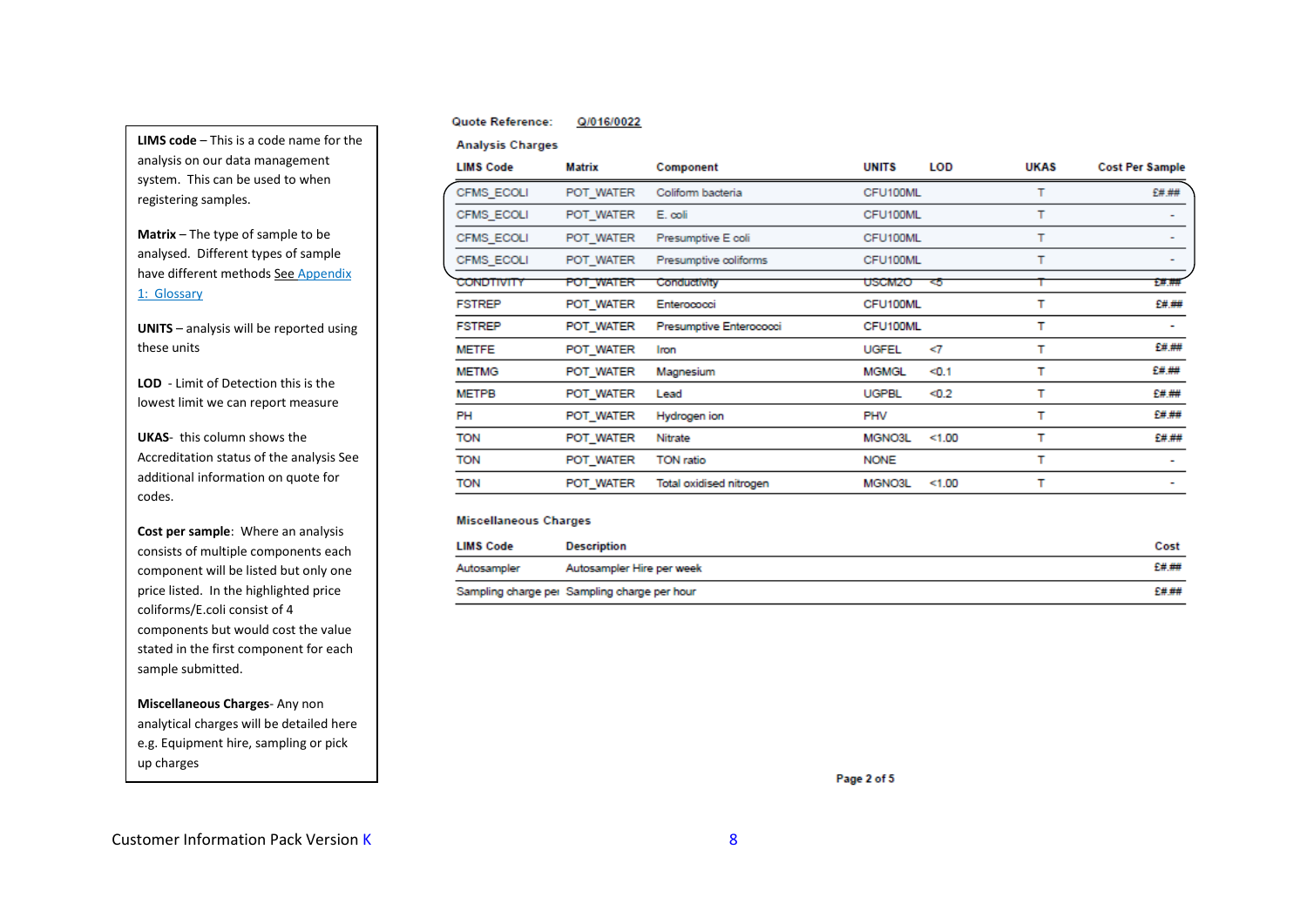|                                                                                      | <b>Bottle Type</b> | <b>Volume Required</b> | <b>Turnaround</b><br>Time |
|--------------------------------------------------------------------------------------|--------------------|------------------------|---------------------------|
| <b>Bottle Type - This is the list of bottle</b><br>types required to be submitted to | <b>CHEM 250</b>    | $1 \times 250$ ml      | 6                         |
| perform all the analysis on the quote.                                               | <b>CHEM 500</b>    | $1 \times 500$ ml      | 6                         |
|                                                                                      | <b>METALS</b>      | $1 \times 125$ ml      | 6                         |
| Volume required - required to be                                                     | <b>MET ANI</b>     | $1 \times 125$ ml      | 10                        |
| submitted to perform all the analysis on                                             | <b>MICROT</b>      | $1 \times 500$ ml      | Δ                         |

**Turnaround time**– This indicates the number of working days for the analysis to be completed. In this example the analysis on the quote will be completed in 10 working days from submission of the sample bottles to the laboratory.

the quote

**LIMS code** – This is a code name for the analysis on our data management system. This can be used to when registering samples.

**Description** – Full description of the test

| LIMS Code         | Description                                                                                                                      |
|-------------------|----------------------------------------------------------------------------------------------------------------------------------|
| <b>CFMS ECOLI</b> | Detection and enumeration of Total Coliforms and Escherichia coli in Potable, Raw and Polluted waters by Membrane<br>Filtration. |
| <b>CONDTIVITY</b> | Conductivity                                                                                                                     |
| <b>FSTREP</b>     | Detection and enumeration of Enterococci in Potable, Raw and Polluted waters by Membrane Filtration                              |
| <b>METFE</b>      | Iron                                                                                                                             |
| <b>METMG</b>      | Magnesium                                                                                                                        |
| <b>METPB</b>      | Lead                                                                                                                             |
| <b>PH</b>         | pH                                                                                                                               |
| TON               | Total oxidised nitrogen and Nitrate                                                                                              |
|                   |                                                                                                                                  |

Page 3 of 5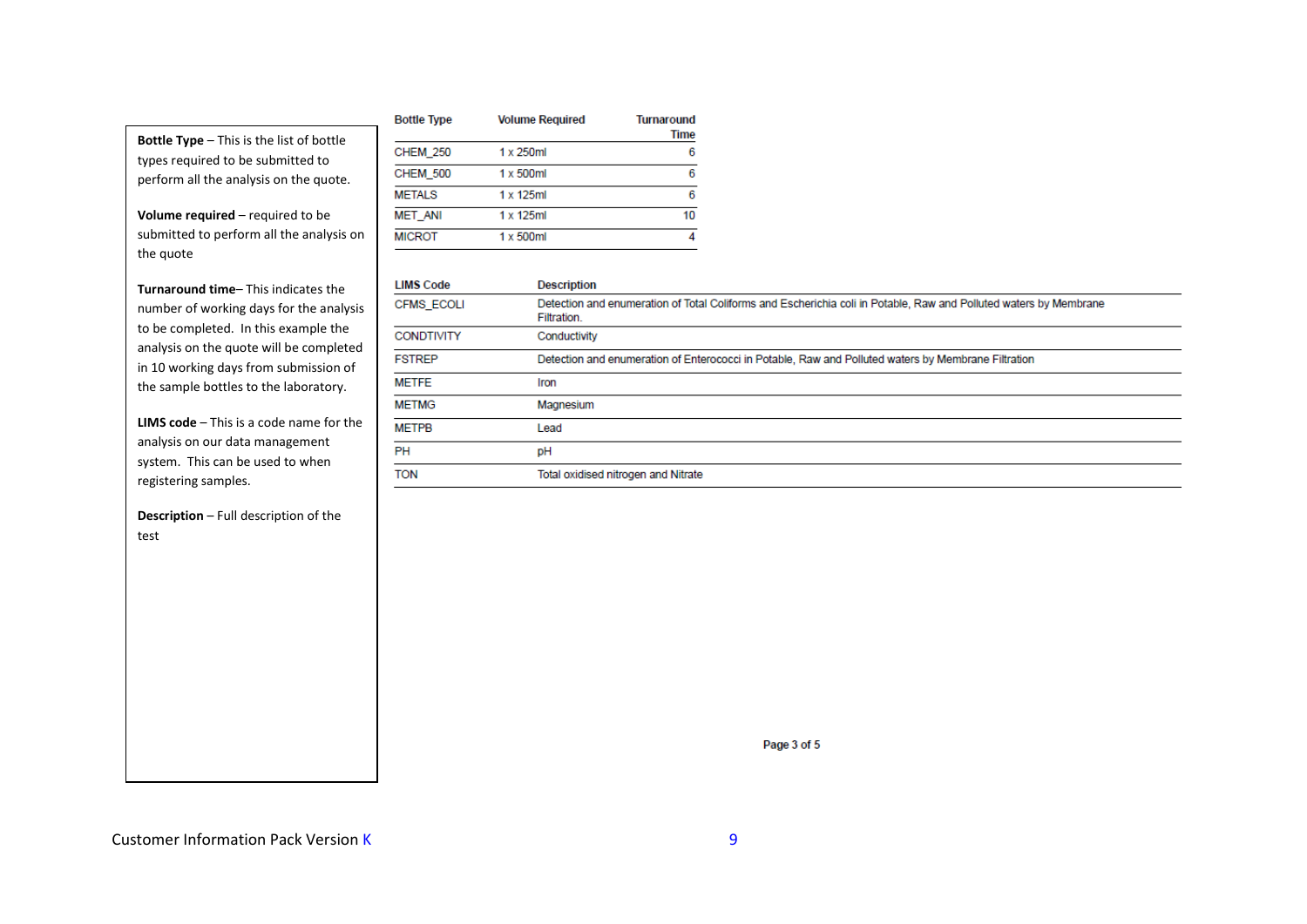#### **Additional Information:**

**Additional information** – Any quote or It cannot be guaranteed that the temperature of samples transported from the islands can be maintained between 2-8 degrees C. UKAS Codes. T= accredited. F=unaccredited. FS = Accredited under Flexible Scope\* sample specific information will be LOD quoted above may vary due to the matrix of the sample. Significant variances will be notified to the customer provided here. This may include Samples may be analysed at any Scottish Water Laboratory. This may be due to instrument downtime or workloads. indication if any of the analysis is \*Scottish Water's Chemistry Laboratories have been deemed competent by UKAS to claim accreditation for specific new tests even though they do not appear on the laboratory 's subcontracted or if there is specific UKAS schedule; this is referred to as Flexible Scope. instruction for samples Unless previously agreed our Standard Sample Turnaround time is as follows: Samples received in our laboratory before 12 noon will be 10 working days. Samples received in our laboratory after 12 noon will be 11 working days. Samples with only Microbiology analysis will be reported after one day of sample completion. Samples with both Microbiological and Chemical analysis will be reported on completion and authorisation of all analysis. Samples subcontracted will be reported on receipt of subcontractor's results. Page 4 of 5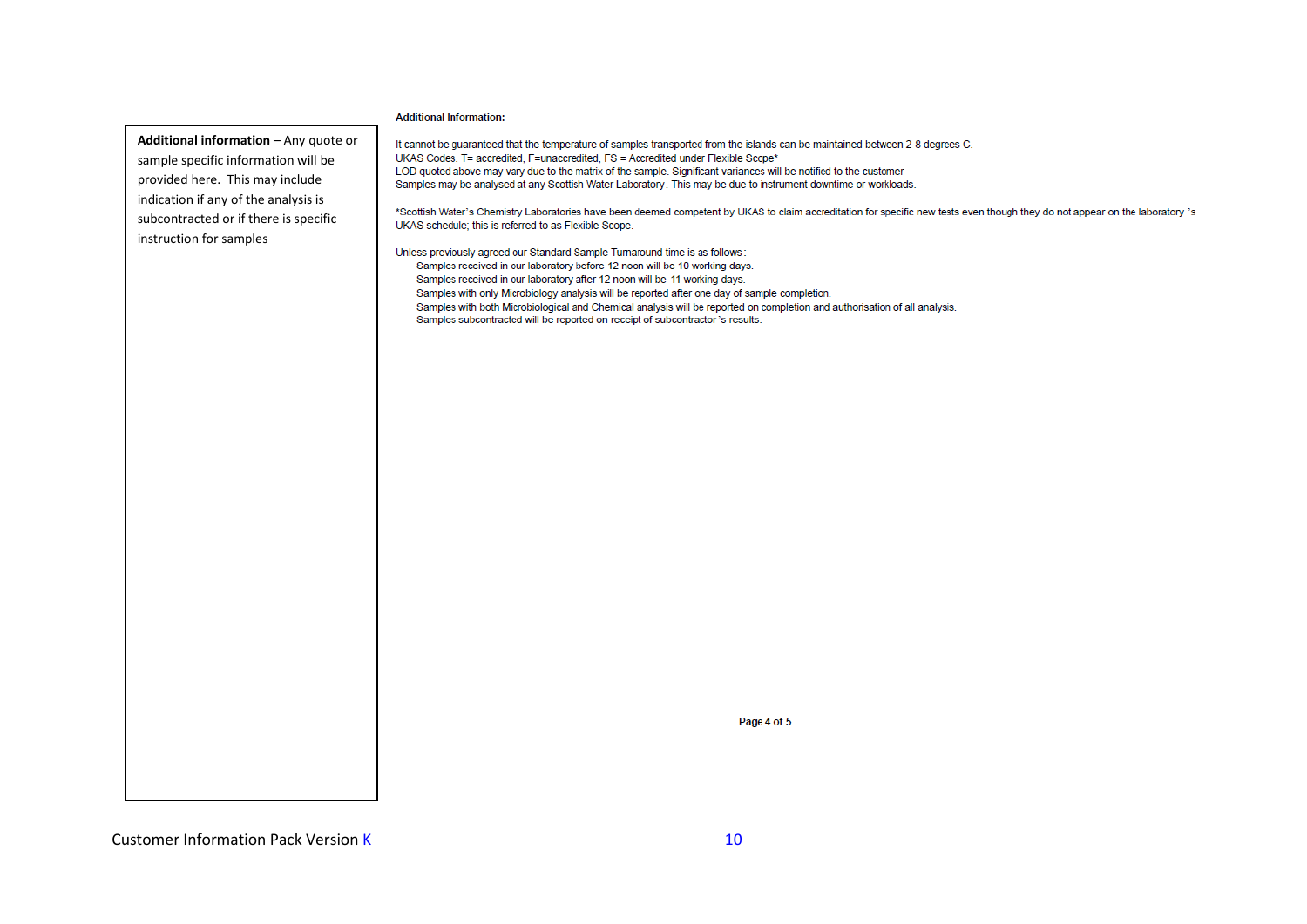| Quote Acceptance - Please Sign and<br>return this to Scottish Water. | To: Scottish Water<br>Quote Reference: Q/016/0022 |                | Fax: 01382 563459 |                        |  |
|----------------------------------------------------------------------|---------------------------------------------------|----------------|-------------------|------------------------|--|
|                                                                      | <b>Amendments</b><br>Details:                     | Quantity/ Cost | <b>Test Suite</b> | <b>Turnaround Time</b> |  |
|                                                                      | Signed: __________________________________        |                |                   |                        |  |
|                                                                      |                                                   |                |                   |                        |  |
|                                                                      |                                                   |                |                   |                        |  |
|                                                                      |                                                   |                |                   |                        |  |
|                                                                      |                                                   |                |                   |                        |  |
|                                                                      |                                                   |                |                   |                        |  |
|                                                                      |                                                   |                |                   | Page 5 of 5            |  |

# QUOTE ACCEPTANCE - TO BE RETURNED TO SCOTTISH WATER BY FAX / POST / EMAIL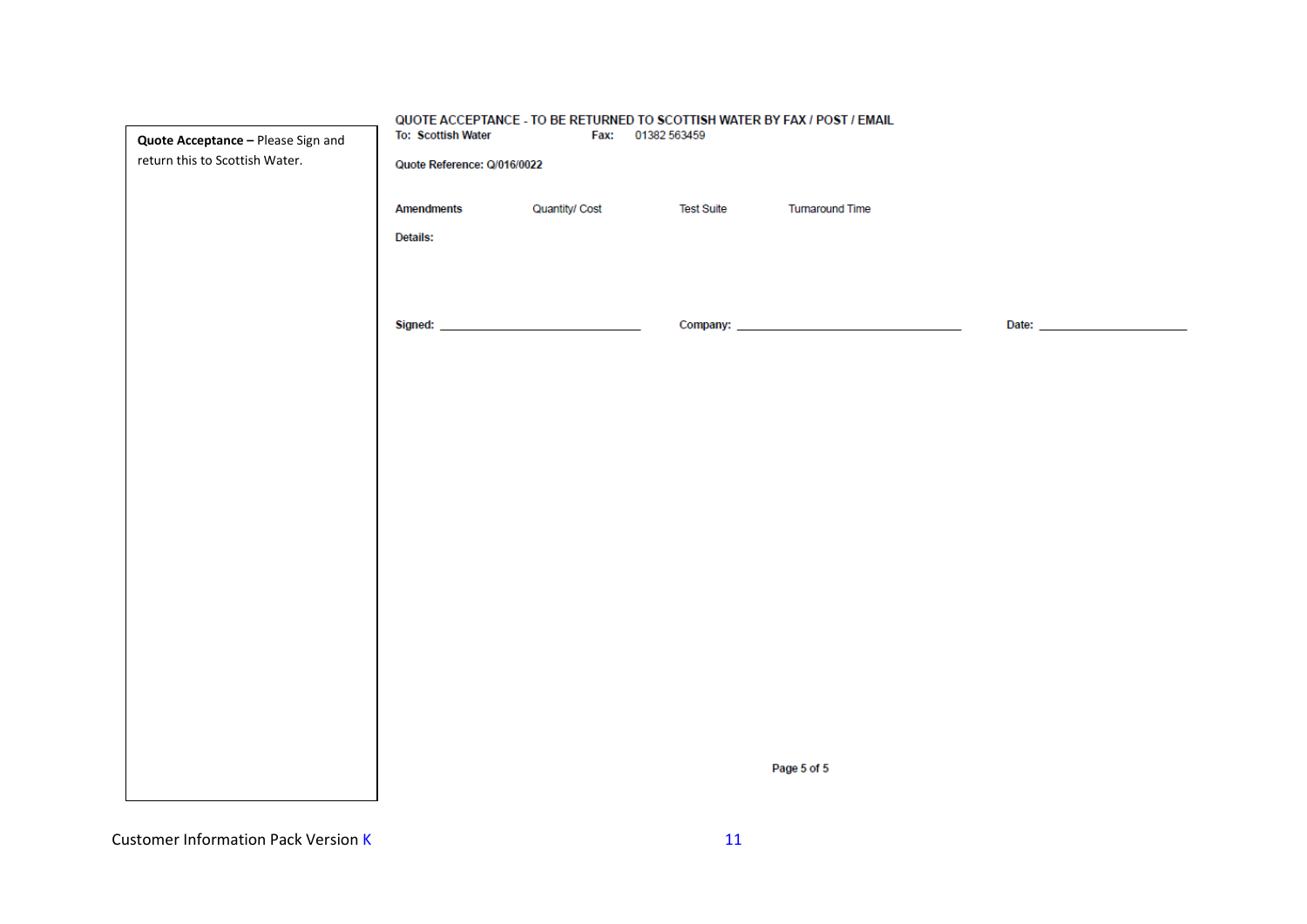## <span id="page-11-0"></span>*Appendix 3: Understanding Sample Labels Supplied by Scottish Water*

**Submit completed log sheet (See examples in** *[Appendix 4](#page-12-0)* or *[Appendix 5](#page-13-0)***) and labelled sample to the laboratory together.**

- 1. When taking a sample, find ALL of the labels associated with that sample (keep moving up or down the set of labels until the sample number changes.) All of the labels with the same sample number are needed for 1 sample.
- 2. Fill ALL of the required bottles according to the instructions in the bottle list. If not all bottles are received some tests will be missed.
- 3. Affix the correct label to the correct bottle type. **Use only 1 label per bottle.** Sample Registration 01382 563699

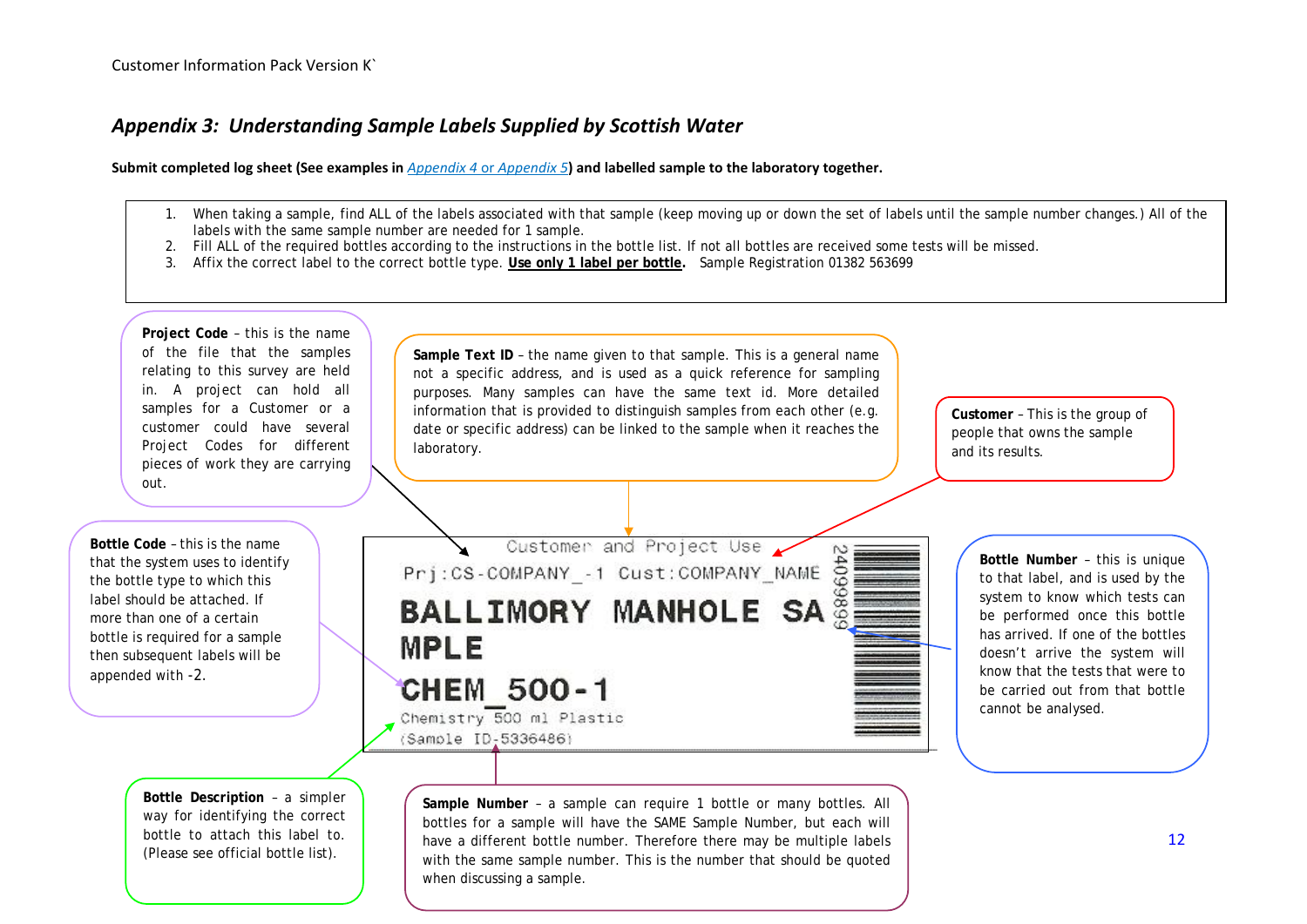# <span id="page-12-0"></span>*Appendix 4: Example of Sample Log Sheet for a Pre-Registered Sample*

Submit completed log sheet and the appropriate labelled sample bottles to the laboratory together.

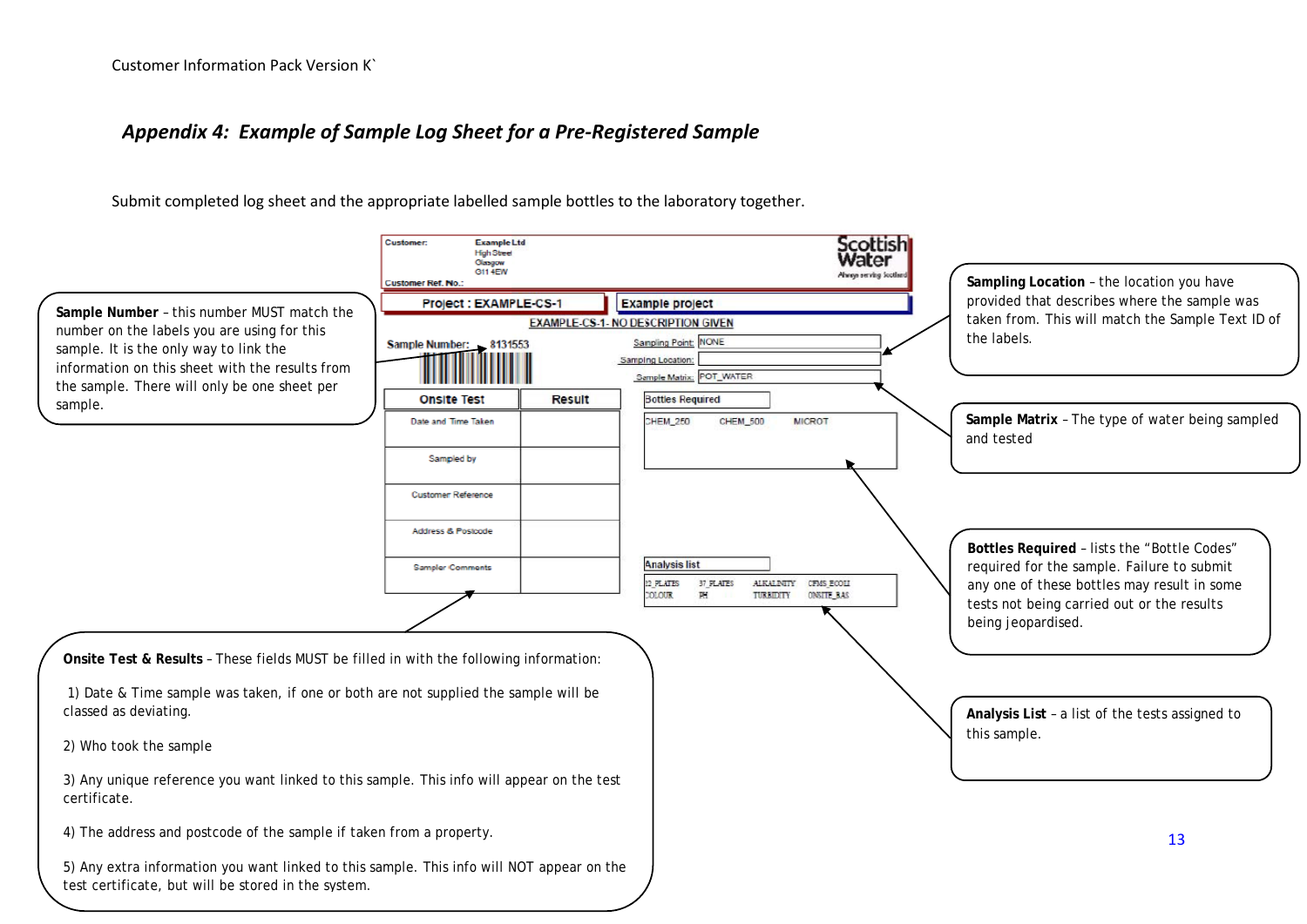# <span id="page-13-0"></span>Appendix 5: Example of Sample Log Sheet

**LIMS Sample Number** – this number can be obtained from our sample reception line (See Step 2 Register a sample) Only submit be one sheet per set of sample bottles.

**Sample location/Address** –Please add the full location of the sample including postcode

**Date &Time Sampled**– this must be added to ensure a validated result

**Free/total Chlorine –** Results of onsite analysis should be added here (New mains customers only)

**Sampler name** – enter who took the sample

**Company name –** Enter the name of the company requesting the analysis (if appropriate

**Report Results To:** Add email and telephone of person to report these results to on completion

**Name of Scottish Water Depot where sample dropped off :** Enter Drop off point used here for tracking purposes

**Number/Type of bottles supplied** – Enter the number and type of bottle used for collecting the sample. (Bottle type codes can be found on your quote)

**Date and time sample dropped off** –Add when this was left at the dropoff point.

**Storage transport conditions**–Add the storage during transport to the Scottish Water Depot. Unless indicated samples should be stored between 2-8°C unless indicated



MCL2099 - SAMPLE PROFORMA

| <b>LIMS Sample Number</b><br>(write this number clearly on each<br>bottle)   |       |       |
|------------------------------------------------------------------------------|-------|-------|
| <b>Sample Location/ Address</b>                                              |       |       |
| <b>POSTCODE</b>                                                              |       |       |
| Date & Time Sampled: THIS<br>IS VERY IMPORTANT.                              | Date: | Time: |
| <b>Free Chlorine:</b>                                                        |       |       |
| <b>Total Chlorine:</b>                                                       |       |       |
| Sampler's Name:                                                              |       |       |
| <b>Company Name:</b>                                                         |       |       |
| <b>Report Results To:</b>                                                    |       |       |
| Name of Scottish Water<br>depot where sample was<br>dropped off.             |       |       |
| Number of bottles for this<br>sample and bottle type<br>supplied (if known)* |       |       |
| Date & Time of when<br>sample was dropped off.                               | Date: | Time: |

" This information is required to confirm the number of each bottle type used and provide improved chain of custody. The appropriate code for each bottle type used for this this can be found on the sample labels (if supplied) or in the bottle euide. Additional bottles can be referenced below

**STORAGE / TRANSPORT CONDITIONS: -**

Record below conditions used to transport/store the sample if not delivered immediately to the lab.

**SAMPLE REGISTRATION:-**01382 563699 sampleregistration@scottishwater.co.uk If you are registering more than 5 samples request MUST be by email.

**Edition C**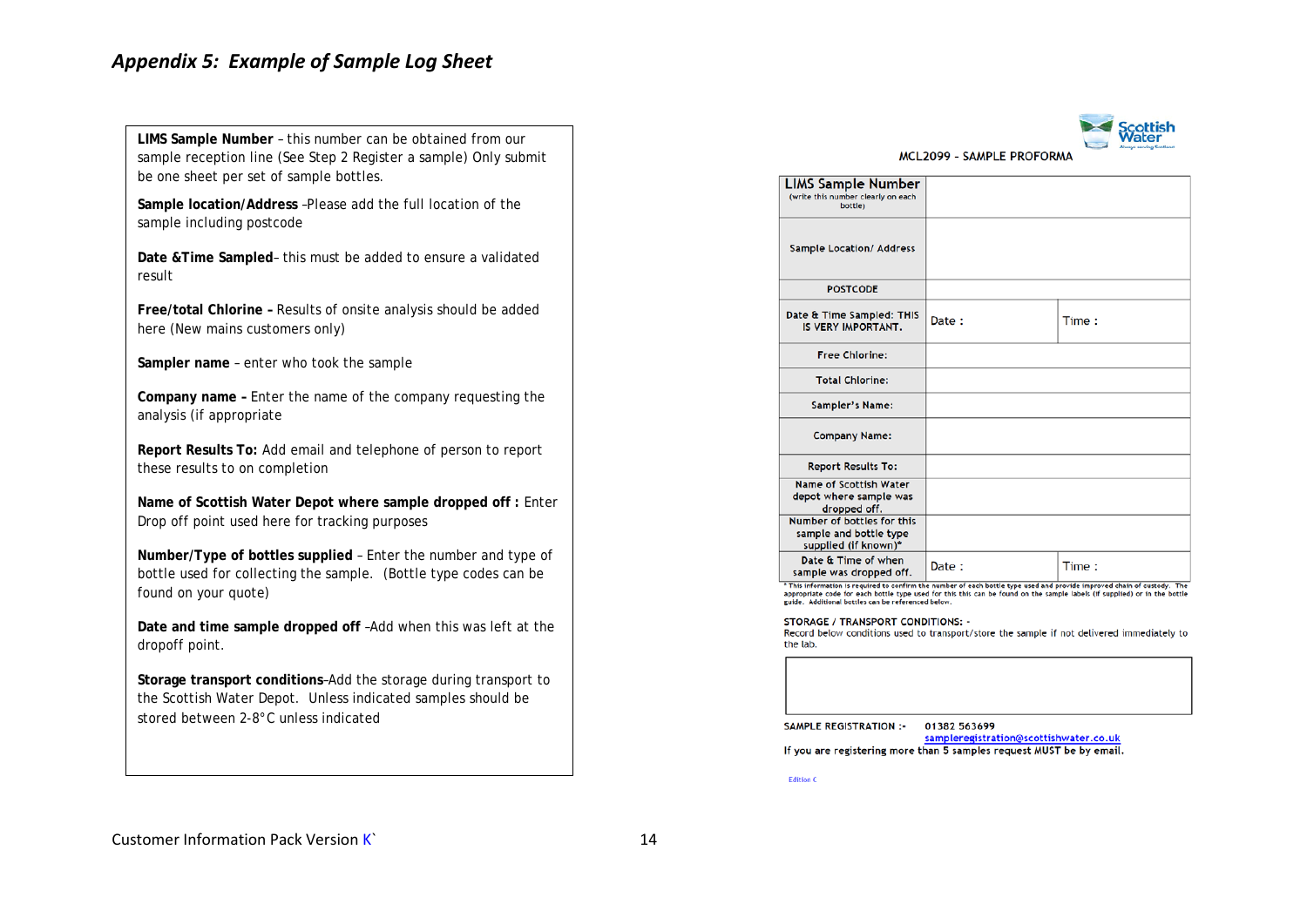# <span id="page-14-0"></span>*Appendix 6: Sample drop off locations and courier operating times*

Any samples dropped off after the final courier pickup time will not be collected until the following day.

| Location                                                                                          | Monday - Friday                                   | Sat+Sun             |
|---------------------------------------------------------------------------------------------------|---------------------------------------------------|---------------------|
| The Bridge, Buchanan Business Park,<br>Cumbernauld Road, Stepps, G33 6FB                          | 13.45pm / 16.45pm<br>(Mon-Thurs)<br>15.45pm (Fri) | 13.45pm             |
| Marchmont Depot, Dumfries, DG1 1PW                                                                | 14.15pm                                           | N/A                 |
| Galafoot Depot, Winston Road, Galashiels TD1<br>3HH                                               | 14.15pm                                           | N/A                 |
| Bullion House, Invergowrie, Dundee, DD2 5BB                                                       | 14.30pm / 16.45pm                                 | 16.00pm             |
| 14 Gowan's Terrace, Perth, PH1 5AX                                                                | 13.30pm                                           | 13.00pm             |
| Castle House, 6 Castle Drive, Carnegie Campus<br>Dunfermline KY11 8GG                             | 14.30pm                                           | N/A                 |
| Tullich WTW, A816 Oban - Lochgilphead Road,<br>Oban, Argyll, PA34 4SB                             | 14.00pm<br>15.45pm (Tuesday Only)                 | N/A                 |
| Forth House, Munro Road, Stirling, FK7 7XQ<br><b>NOT ADVISABLE</b>                                | 14.30pm                                           | N/A                 |
| Daldowie Depot, Broomhouse, Uddingston,<br>Glasgow, G71 7RX<br><b>SCOTTISH WATER SAMPLES ONLY</b> | 12noon                                            | On demand           |
| Turriff WTW, Shandscross, Turriff, AB53 7PL                                                       | 14.45pm                                           | 13.45pm             |
| Kingshill House, Arnhall Business Park, Westhill<br>Aberdeen, AB32 6UF                            | 15.00pm                                           | On demand<br>12noon |
| 31 Henderson Drive, Longman Road North,<br>Inverness, IV1 1TR                                     | 11.15am                                           | 11.15am             |
| Elgin Depot, Moycroft Road, Elgin. IV30 1XE                                                       | 15.45pm                                           | On Demand           |
| Fort William Office and Depot, Carrs Corner.<br>Lochy Bridge, Fort William, PH33 6TQ              | 14.30pm                                           | N/A                 |
| Portree Area Office and Depot, Portree, Skye,<br><b>IV51 9HD</b><br><b>NOT ADVISABLE</b>          | 11.45am                                           | N/A                 |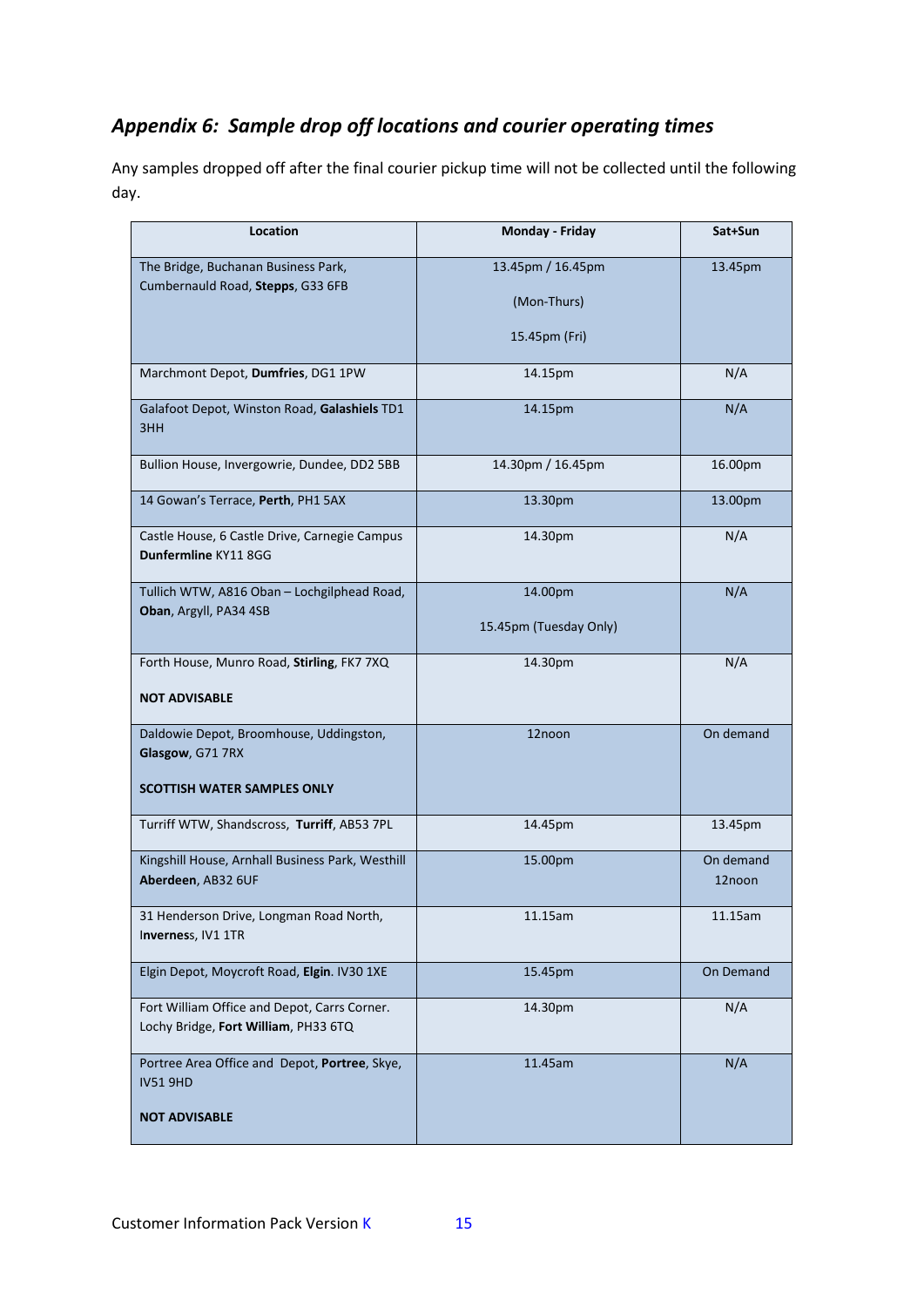| Location                                                                                                 | Monday - Friday                              | Sat+Sun   |
|----------------------------------------------------------------------------------------------------------|----------------------------------------------|-----------|
| Broadford Depot, Old Corrie Industrial Estate,<br>Isle of Skye, IV49 9AB                                 | 13.15pm                                      | N/A       |
| Halkirk Depot, Hoy, Halkirk, Caithness, KW12<br>6XF                                                      | 14.30pm (Mon-Thurs)<br>13.30pm (Fri)         | On demand |
| Dornoch Depot, Shore Road, Dornoch,<br>Sutherland, IV25 3LS                                              | 15.45pm (15.15pm Fri)                        | N/A       |
| Ullapool Depot, Morefield Industrial Estate,<br>North Road, Ullapool, IV26 2SR                           | 15.15pm (13.45pm Fri)                        | N/A       |
| Orkney Area Office, Seafire Road, Kirkwall,<br>Orkney, KW15 1WE                                          | 14.15pm                                      | N/A       |
| Shetland Area Office, Duncan House, Upper<br>Sound, Lerwick, Shetland, ZE1 0SU                           | 13.30pm                                      | N/A       |
| Stornoway Depot, Gleann Seileach Business<br>Park, Willowglen Road, Stornoway, Isle of<br>Lewis, HS1 2EP | 13.30pm (Mon and Fri)<br>14.30pm (Tue-Thurs) | N/A       |
| Benbecula Depot, Market Stance, Benbecula,<br>Western Isles, HS7 5LT                                     | 14.15pm (Tues-Thurs Only)                    | N/A       |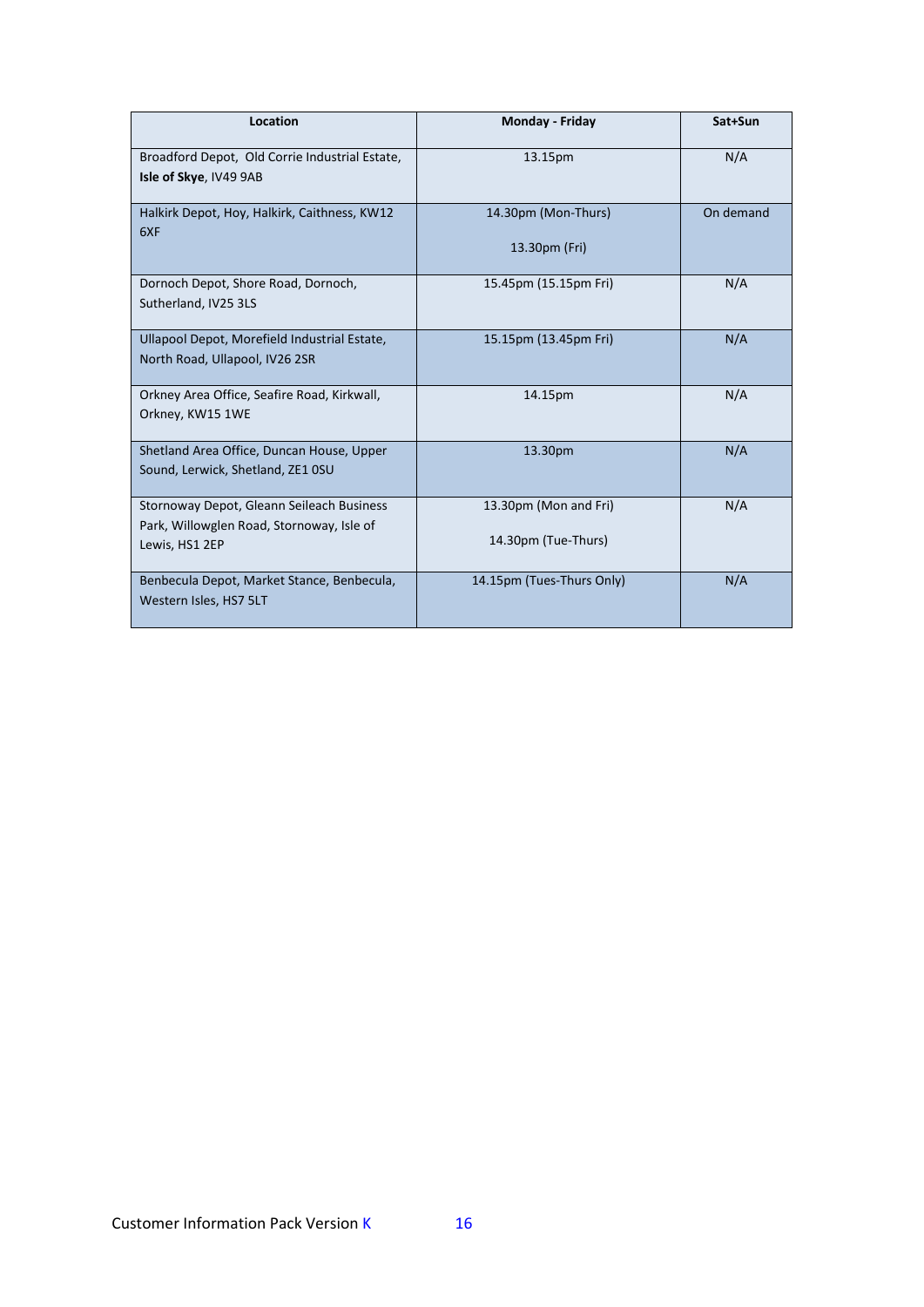# *Appendix 7: Sample Stability*

| <b>Method Code</b> | <b>LIMS</b> test  | <b>Sample Matrix</b>                                                                                                  | <b>Sample Stability</b><br>Time/days | Temperature<br>Dependent<br>(store at 5°C) | <b>Comments</b>                                                                                                                            |
|--------------------|-------------------|-----------------------------------------------------------------------------------------------------------------------|--------------------------------------|--------------------------------------------|--------------------------------------------------------------------------------------------------------------------------------------------|
| O002               | SOLV_ADD1         | Potable Water, Raw Water; Crude<br>Sewage, Final Effluent, Leachate,<br><b>Trade Effluent</b>                         | 14                                   | yes                                        | Stability time/temperature is for guidance only,<br>data not validated                                                                     |
| O007               | <b>FAME</b>       | All                                                                                                                   | 14                                   | Yes                                        | Stability time/temperature is for guidance only,<br>data not validated                                                                     |
| O009               | ORG PYR           | Potable Water, Raw Water                                                                                              | $\overline{7}$                       | yes                                        | Stability based on internal data                                                                                                           |
| O009               | <b>FLUMETHRIN</b> | Potable Water, Raw Water                                                                                              | $\overline{7}$                       | yes                                        | Stability based on internal data                                                                                                           |
| 0010               | ORG_PYR           | Potable Water, Raw Water                                                                                              | $\overline{7}$                       | yes                                        | Stability time/temperature is for guidance only,<br>data not validated                                                                     |
| O010               | ORG_CL            | Potable Water, Raw Water;<br>(Subcontracted Matrices Crude)<br>Sewage, Final Effluent, Leachate,<br>Swimming pool)    | $\overline{7}$                       | yes                                        | Stability time/temperature is for guidance only,<br>data not validated                                                                     |
| O010               | ORG P             | Potable Water, Raw Water;<br>(Subcontracted Matrices Crude)<br>Sewage, Final Effluent, Leachate,<br>Swimming pool)    | $\overline{7}$                       | yes                                        | Stability time/temperature is for guidance only,<br>data not validated                                                                     |
| O018               | SULFON MET        | Potable Water, Raw Water                                                                                              | 21                                   | yes                                        | Stability based on internal data                                                                                                           |
| O019               | <b>FLUORIDE</b>   | Potable Water, Raw Water                                                                                              | 14                                   | yes                                        | Stability based on internal data                                                                                                           |
| 0019               | <b>CHLORITE</b>   | Potable Water, Raw Water                                                                                              | $\overline{7}$                       | yes                                        | Stability based on internal data                                                                                                           |
| O019               | <b>BROMIDE</b>    | Potable Water, Raw Water                                                                                              | 21                                   | yes                                        | Stability based on internal data                                                                                                           |
| O019               | <b>CHLORATE</b>   | Potable Water, Raw Water                                                                                              | 21                                   | yes                                        | Stability based on internal data                                                                                                           |
| 0019               | <b>BROMATE</b>    | Potable Water, Raw Water                                                                                              | 21                                   | yes                                        | Stability based on internal data                                                                                                           |
| O020               | ORG P             | Potable Water, Raw Water;                                                                                             | $\overline{7}$                       | yes                                        | Stability based on internal data                                                                                                           |
| O020               | ORG CL            | Potable Water, Raw Water;                                                                                             | $\overline{7}$                       | yes                                        | Stability based on internal data                                                                                                           |
| O020               | ORG PEST01        | Potable Water, Raw Water                                                                                              | $\overline{7}$                       | yes                                        | Stability based on internal data                                                                                                           |
| O021               | PHEN_MS           | Potable Water, Raw Water; Crude<br>Sewage, Final Effluent, Leachate,<br>Trade Effluent, Raw Sludge, Treated<br>Sludge | $\overline{7}$                       | yes                                        | Clean matrices: Stability based on internal data<br>Waste matrices: Stability time/temperature is for<br>guidance only, data not validated |
| O023               | <b>HAA</b>        | Potable Water, Raw Water                                                                                              | 7 (see comment)                      | yes                                        | 5 days for monochloroacetic acid<br>Stability based on internal data                                                                       |
| O028               | SEM               | Crude Sewage, Final Effluent,<br>Leachate, Trade Effluent                                                             | 14                                   | yes                                        | Stability based on internal data                                                                                                           |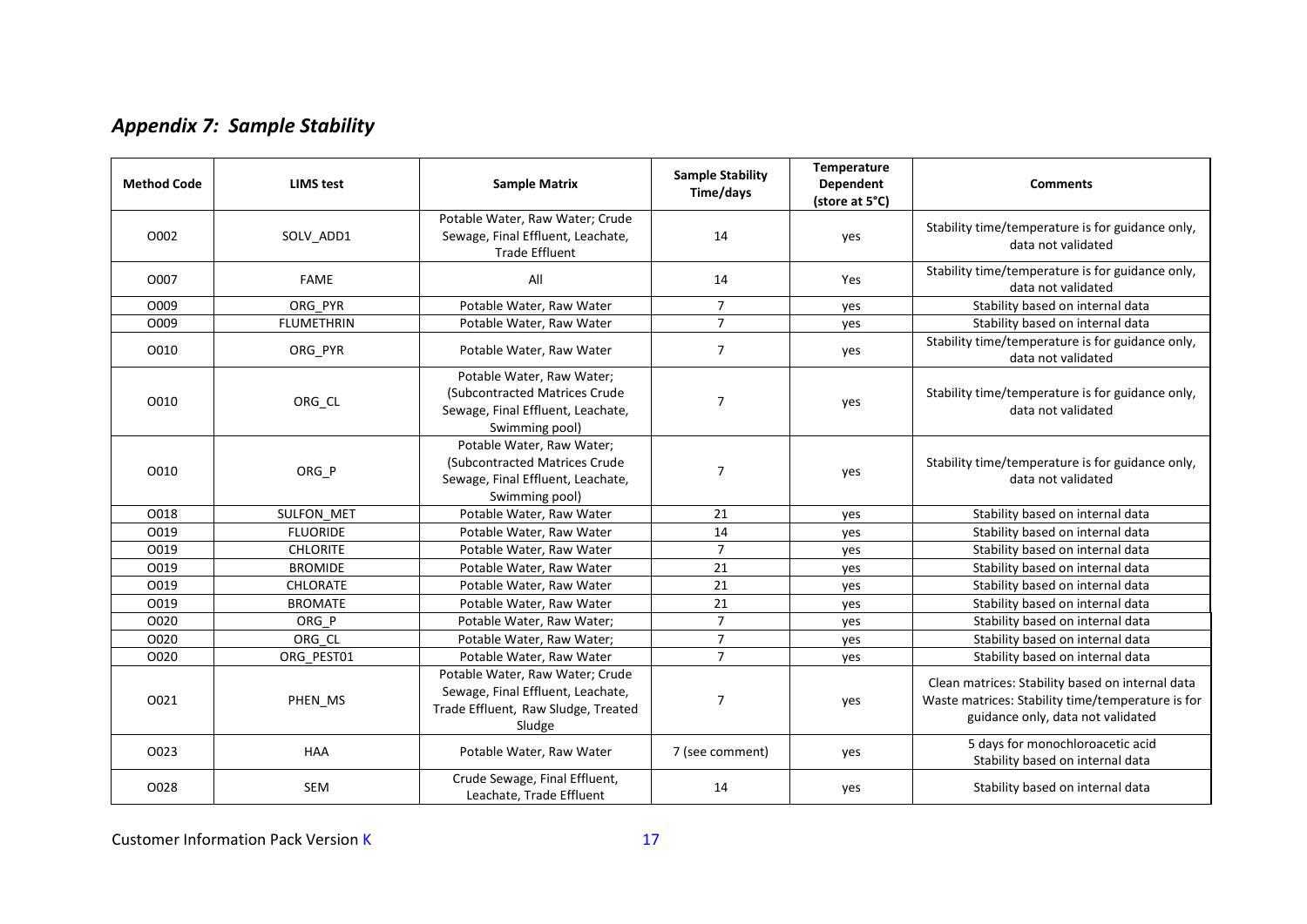| <b>Method Code</b> | <b>LIMS</b> test   | <b>Sample Matrix</b>                                                                               | <b>Sample Stability</b><br>Time/days | Temperature<br>Dependent<br>(store at 5°C) | <b>Comments</b>                                                        |
|--------------------|--------------------|----------------------------------------------------------------------------------------------------|--------------------------------------|--------------------------------------------|------------------------------------------------------------------------|
| O030               | <b>FLUORIDE</b>    | Crude Sewage, Final Effluent, Trade<br>Effluent                                                    | 21                                   | yes                                        | Stability based on internal data                                       |
| O030               | <b>SULPHATE</b>    | Crude Sewage, Final Effluent, Trade<br>Effluent                                                    | 21                                   | yes                                        | Stability based on internal data                                       |
| 0031               | TPH GCFID          | Potable Water, Raw Water, Crude<br>Sewage, Final Effluent, Leachate,<br>Trade Effluent; Raw Sludge | 14                                   | yes                                        | Stability based on internal data                                       |
| O033               | <b>DEHP</b>        | Raw water, Crude Sewage, Final<br>Effluent, Leachate, Trade Effluent                               | 8                                    | yes                                        | Stability based on internal data                                       |
| O034               | TOXIN LCMS         | Potable Water, Raw Water                                                                           | 5                                    | yes                                        | Return to Labs on day of sampling                                      |
| O040               | PAH-CIP            | Raw water, Crude Sewage, Final<br>Effluent, Trade Effluent                                         | $\overline{7}$                       | yes                                        | Stability based on internal data                                       |
| O040               | PBDE               | Raw water, Crude Sewage, Final<br>Effluent, Trade Effluent                                         | 5                                    | Yes                                        | Stability based on internal data                                       |
| 0041               | <b>STERIOD</b>     | Raw water, Crude Sewage, Final<br>Effluent                                                         | 14                                   | Yes                                        | Stability based on internal data                                       |
| O042               | THMS SOLV and BTEX | Potable Water, Raw Water                                                                           | 14                                   | yes                                        | Stability based on internal data                                       |
| O043               | PEST POS01         | Potable Water; Raw Water                                                                           | 14                                   | yes                                        | Stability based on internal data                                       |
| O044               | PEST 02            | Potable Water; Raw Water                                                                           | 15                                   | yes                                        | Stability based on internal data                                       |
| O048               | PAH                | Potable Water, Raw Water                                                                           | $\overline{7}$                       | yes                                        | Also light dependent                                                   |
| OC024              | <b>VOCS</b>        | Potable Water, Raw Water; Crude<br>Sewage, Final Effluent, Leachate,<br><b>Trade Effluent</b>      | $\overline{7}$                       | yes                                        | Stability time/temperature is for guidance only,<br>data not validated |
| OC025              | <b>ALCOHOLS</b>    | Crude Sewage, Final Effluent,<br>Leachate, Trade Effluent                                          | $\overline{7}$                       | yes                                        | Stability time/temperature is for guidance only,<br>data not validated |
| OC037              | GEOS_MIB           | Potable Water, Raw Water                                                                           | $\overline{7}$                       | yes                                        | Stability time/temperature is for guidance only,<br>data not validated |
| OC052              | VOL_ACIDS          | Crude Sewage, Final Effluent,<br>Leachate, Trade Effluent                                          | Day of sampling                      | yes                                        |                                                                        |
| OC066              | GCMS_SCAN          | All                                                                                                | $\overline{7}$                       | yes                                        | Stability time/temperature is for guidance only,<br>data not validated |
| OC067              | PCBS GCMS          | Potable Water, Raw Water; Crude<br>Sewage, Final Effluent, Leachate,<br><b>Trade Effluent</b>      | $\overline{7}$                       | yes                                        | Stability time/temperature is for guidance only,<br>data not validated |
| OC070              | <b>APES</b>        | Crude Sewage, Final Effluent,<br>Leachate, Trade Effluent                                          | $\overline{7}$                       | yes                                        | Stability time/temperature is for guidance only,<br>data not validated |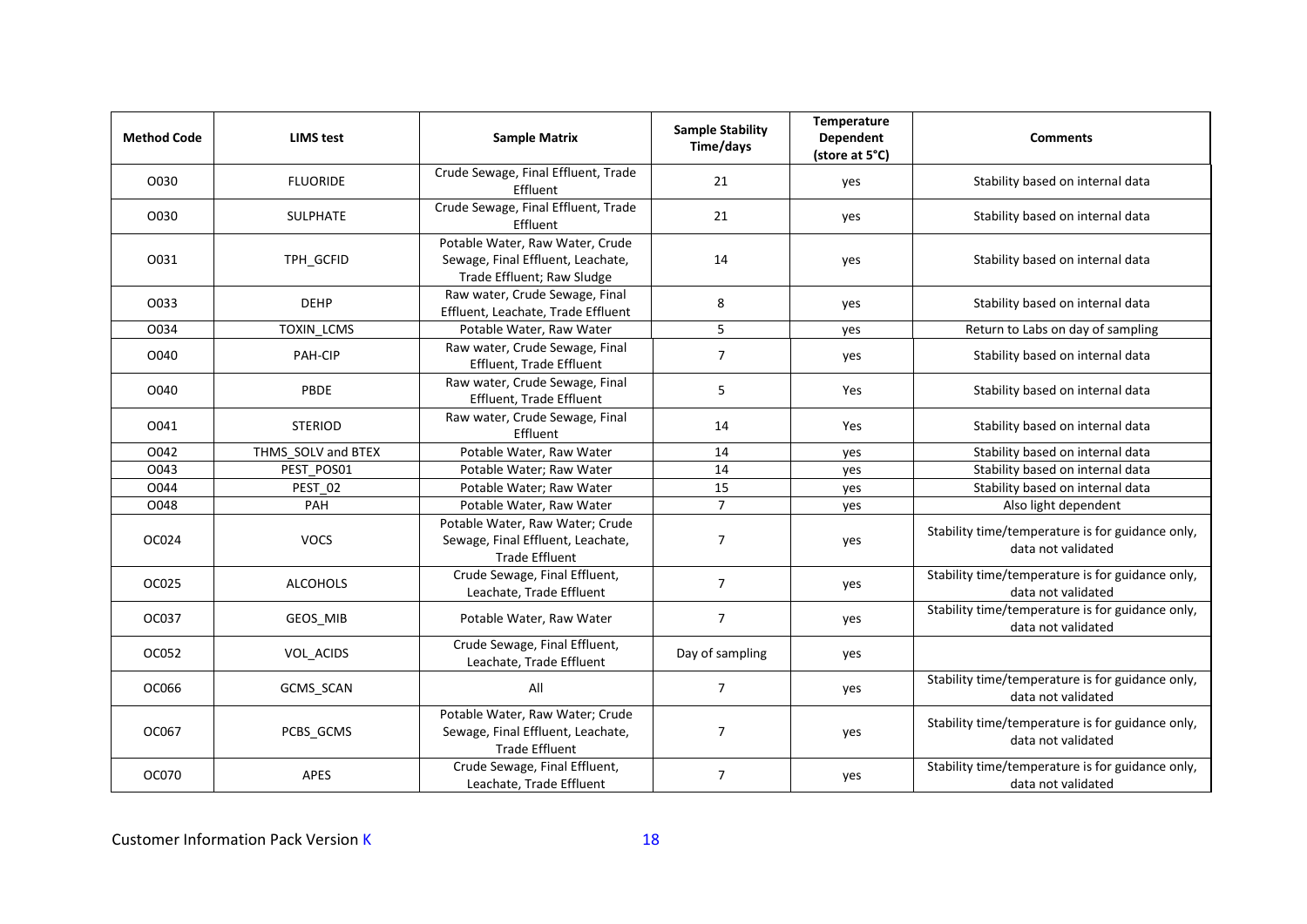| <b>Method Code</b> | <b>LIMS</b> test                         | <b>Sample Matrix</b>                                                                                     | <b>Sample Stability</b><br>Time/days | Temperature<br><b>Dependent</b><br>(store at 5°C) | <b>Comments</b>                                                        |
|--------------------|------------------------------------------|----------------------------------------------------------------------------------------------------------|--------------------------------------|---------------------------------------------------|------------------------------------------------------------------------|
| RAD1               | GROSS AB                                 | Potable and Raw Water                                                                                    | 15                                   | yes                                               | Stability time/temperature is for guidance only,<br>data not validated |
| RAD <sub>2</sub>   | TRITIUM                                  | Potable and Raw Water                                                                                    | 15                                   | yes                                               | Stability time/temperature is for guidance only,<br>data not validated |
| RAD3               | <b>RADON</b>                             | Potable and Raw Water                                                                                    | $\mathbf{3}$                         | Yes                                               | Stability based on ISO 13156-4                                         |
| GIC003/IC002       | <b>COLOUR</b> (Unchlorinated<br>samples) | Raw Water                                                                                                | 12                                   | yes                                               | Stability based on internal data                                       |
| GIC003/IC002       | <b>COLOUR</b> (Chlorinated samples)      | Potable water, Raw water, Swimming<br>Pool:                                                              | 4                                    | yes                                               | Stability based on internal data                                       |
| GIC003/IN33        | <b>TURBIDITY</b>                         | Potable water, Raw water, Swimming<br>Pool,<br>Crude Sewage, Final Effluent,<br>Leachate, Trade Effluent | 4                                    | yes                                               | Stability based on internal data                                       |
| GIC003/IN37        |                                          | Potable Water; Raw water, Swimming<br>pool                                                               | 5                                    | yes                                               | Stability based on internal data                                       |
| <b>IC073</b>       | PH                                       | Crude Sewage, Final Effluent,<br>Leachate, Trade Effluent                                                | $\overline{7}$                       | Yes                                               | Stability based on internal data                                       |
| <b>IC081</b>       |                                          | Sludges                                                                                                  | 6                                    | <b>YES</b>                                        | Stability based on internal data                                       |
| GIC003/IN38        |                                          | Potable Water; Raw water, Swimming<br>pool                                                               | 5                                    | yes                                               | Stability based on internal data                                       |
|                    | <b>CONDUCTIVITY</b>                      | Crude Sewage                                                                                             | $\overline{7}$                       | yes                                               | Stability based on internal data                                       |
| <b>IC084</b>       |                                          | Final Effluent, Leachate, Trade<br>Effluent                                                              | 14                                   | yes                                               | Stability based on internal data                                       |
| <b>IC006</b>       | AN_DET                                   | Final Effluent, Crude Sewage, Trade<br>Effluent Trade Effluent,                                          | 17                                   | yes                                               | Stability based on internal data                                       |
| <b>IC008</b>       | <b>CYANIDE</b>                           | Potable Water, Raw Water, Final<br>Effluent Leachate, Trade Effluent                                     | 6                                    | yes                                               | Stability based on internal data                                       |
| <b>IC009</b>       | AMMONIUM, NITRITE, TON, SRP              | Potable Water, Raw Water Swimming<br>Pool                                                                | 13                                   | yes                                               | Stability based on internal data                                       |
| <b>IC009</b>       | <b>CHLORIDE</b>                          | Potable Water, Raw Water,<br><b>Swimming Pool</b><br>Final Effluent Leachate, Trade<br>Effluent;         | 28                                   | yes                                               | Stability period based on BS ISO 5667:3                                |
| D40                | TOTDIS SDS                               | Potable/Raw                                                                                              | 14                                   | no                                                | Stability based on internal data                                       |
| D45.1 / IC063      | <b>TOC</b>                               | Potable Water, Raw Water, Crude<br>Sewage, Leachate                                                      | 8                                    | yes                                               | Stability based on internal data                                       |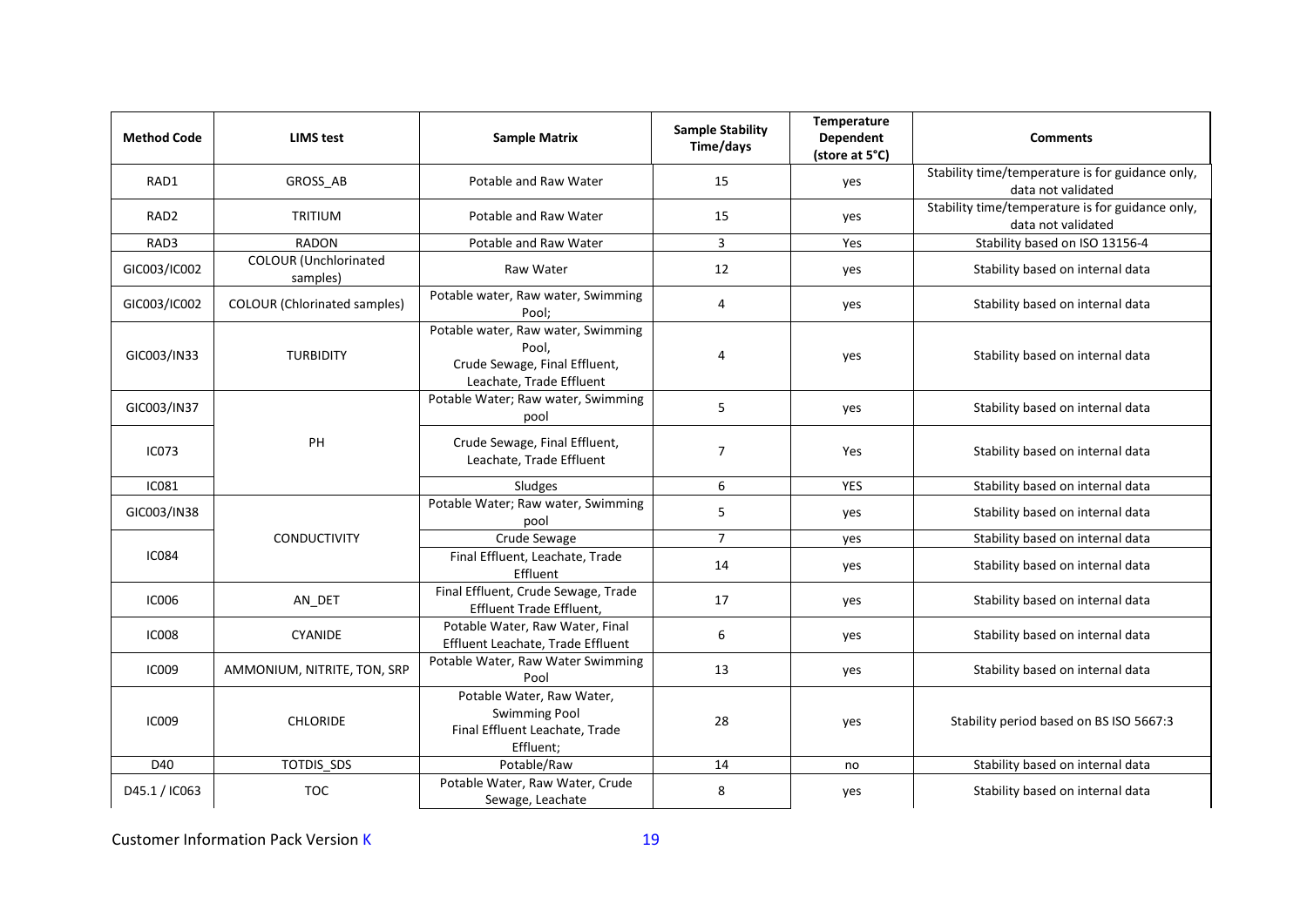| <b>Method Code</b> | <b>LIMS</b> test                                                                                                                     | <b>Sample Matrix</b>                                                                                  | <b>Sample Stability</b><br>Time/days         | Temperature<br>Dependent<br>(store at 5°C) | <b>Comments</b>                         |
|--------------------|--------------------------------------------------------------------------------------------------------------------------------------|-------------------------------------------------------------------------------------------------------|----------------------------------------------|--------------------------------------------|-----------------------------------------|
|                    |                                                                                                                                      | Final Effluent;                                                                                       | 12                                           |                                            |                                         |
| GIC007             | AMMONIA, NITRITE, TON, SRP                                                                                                           | Final Effluent, Crude Sewage, Trade<br>effluent, Leachate*,                                           | $\overline{3}$<br>*1 Day Leachate<br>Nitrite | yes                                        | Stability based on internal data        |
| GIC007 / IC009     | <b>CHLORIDE</b>                                                                                                                      | Potable Water, Raw Water,<br>Swimming Pool,<br>Crude Sewage; Final Effluent;<br>Leachate              | 28                                           | yes                                        | Stability based on internal data        |
| IC071              | COD                                                                                                                                  | Potable Water; Raw Water, Final<br>Effluent, Leachate, Swimming pool                                  | 8                                            | yes                                        | Stability based on internal data        |
|                    |                                                                                                                                      | Crude Sewage                                                                                          | 15                                           | yes                                        | Stability based on internal data        |
|                    |                                                                                                                                      | <b>Trade Effluent</b>                                                                                 | 10                                           | yes                                        | Stability based on internal data        |
| <b>IC074</b>       | SUSPSOL                                                                                                                              | Raw water, Final Effluent, Crude<br>Sewage                                                            | $\overline{7}$                               | yes                                        | Stability based on internal data        |
| <b>IC074</b>       | SUSPSOL                                                                                                                              | Potable Water, Swimming Pool,<br>Leachate, Trade Effluent                                             | $\overline{2}$                               | yes                                        | Stability based on internal data        |
|                    | <b>BOD</b>                                                                                                                           | Crude, Trade, Leachate,                                                                               | 8                                            | yes                                        | Stability based on internal data        |
| <b>IC075A</b>      |                                                                                                                                      | Final Effluent,                                                                                       | 4                                            | yes                                        | Stability based on internal data        |
|                    |                                                                                                                                      | Potable and Raw,                                                                                      | $\overline{2}$                               | yes                                        | Stability based on internal data        |
| <b>IC077</b>       | <b>TOTN</b>                                                                                                                          | Final Effluent, Crude Sewage, Trade<br>Effluent, Leachate, Sludge                                     | 10                                           | yes                                        | Stability based on internal data        |
| <b>IC078</b>       | <b>ALKALINITY</b>                                                                                                                    | Potable Water, raw water, Swimming<br>Pool, Crude Sewage, Final Effluent,<br>Leachate, Trade Effluent | 4                                            | yes                                        | Stability based on internal data        |
|                    |                                                                                                                                      | Raw/treated Sludge                                                                                    | 14                                           | yes                                        | Stability period based on BS ISO 5667:3 |
| <b>IC083</b>       | <b>AMMONIA</b>                                                                                                                       | Sludge                                                                                                | 3                                            | yes                                        | Stability based on internal data        |
| GIC001             | METAL, METAS, METCD, METCR,<br>METCU, METFE, METMN, METNI,<br>METP METPB, METSB, METSE,<br>METZN,                                    | Potable/Raw                                                                                           | 28                                           | no                                         | Stability period based on BS ISO 5667:3 |
| ICPMS1             | <b>METHG</b>                                                                                                                         | Potable/Raw                                                                                           | 21                                           | no                                         | Stability based on internal data        |
| ICPMS5             | METAL LR, METAS LR,<br>METCD_LR, METCR_LR,<br>METCU_LR, METFE_LR,<br>METMN_LR, METNI_LR,<br>METP_LR METPB_LR, METSE_LR,<br>METZN_LR, | Raw / Final Effluent                                                                                  | 28                                           | no                                         | Stability period based on BS ISO 5667:3 |